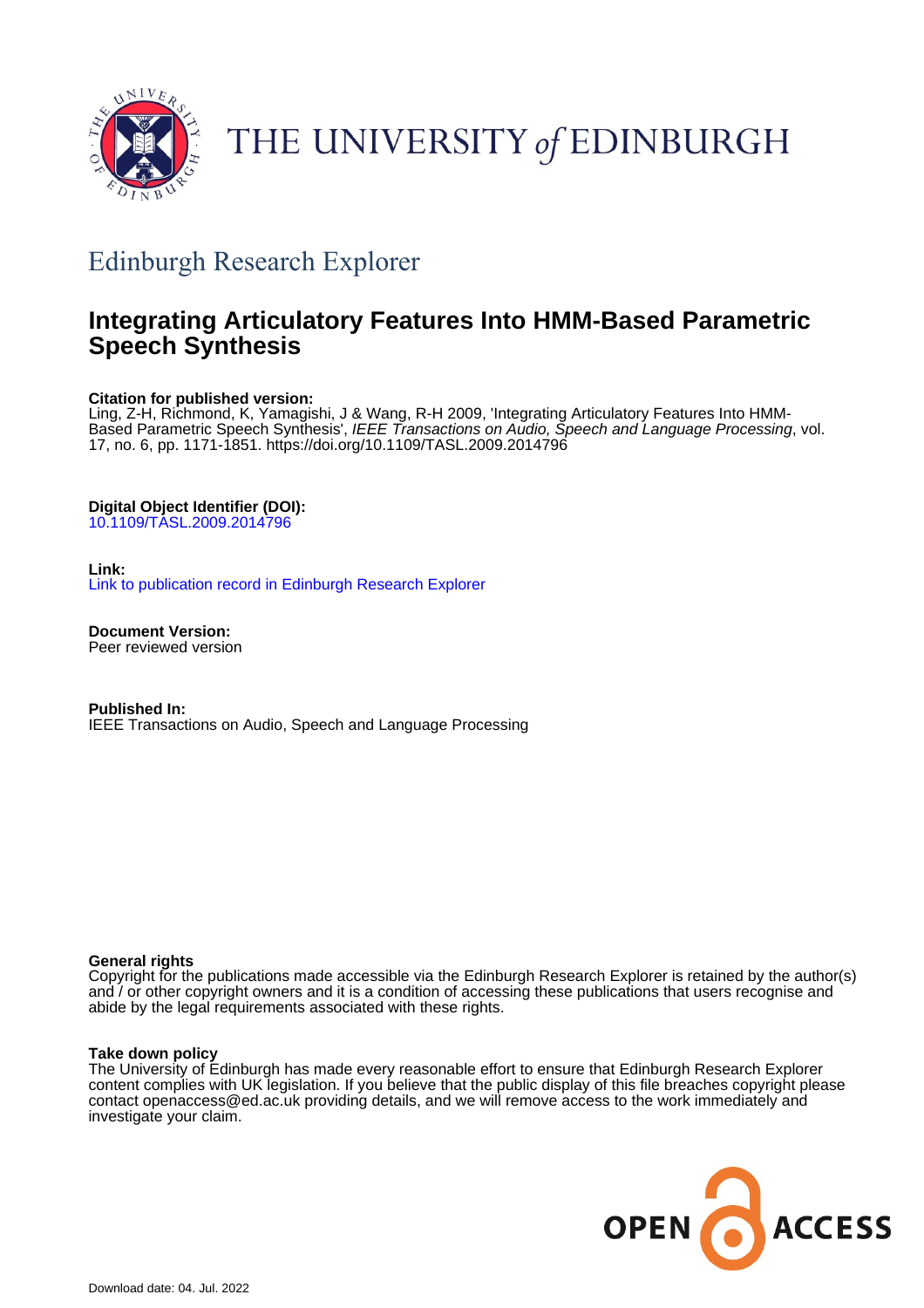# Integrating Articulatory Features into HMM-based Parametric Speech Synthesis

Zhen-Hua Ling, Korin Richmond, Junichi Yamagishi, *Member, IEEE,* Ren-Hua Wang

*Abstract*—This paper presents an investigation into ways of integrating articulatory features into Hidden Markov Model (HMM)-based parametric speech synthesis. In broad terms, this may be achieved by estimating the joint distribution of acoustic and articulatory features during training. This may in turn be used in conjunction with a maximum-likelihood criterion to produce acoustic synthesis parameters for generating speech. Within this broad approach, we explore several variations that are possible in the construction of an HMM-based synthesis system which allow articulatory features to influence acoustic modelling: model clustering, state synchrony and cross-stream feature dependency. Performance is evaluated using the RMS error of generated acoustic parameters as well as formal listening tests. Our results show that the accuracy of acoustic parameter prediction and the naturalness of synthesized speech can be improved when shared clustering and asynchronous-state model structures are adopted for combined acoustic and articulatory features. Most significantly, however, our experiments demonstrate that modelling the dependency between these two feature streams can make speech synthesis systems more flexible. The characteristics of synthetic speech can be easily controlled by modifying generated articulatory features as part of the process of producing acoustic synthesis parameters.

*Index Terms*—Articulatory features, Hidden Markov Model, speech production, speech synthesis.

#### I. INTRODUCTION

THE Hidden Markov Model (HMM) has been used for<br>automatic speech recognition (ASR) since the mid-<br>councile and because some to demine that field Boarding HE Hidden Markov Model (HMM) has been used for seventies, and has since come to dominate that field. Recently, the HMM has also made significant progress as a method for speech synthesis, particularly within the last decade [1]–[3].

In this method, the spectrum, F0 and segment durations are modelled simultaneously within a unified HMM framework [1]. To synthesize speech, these features are directly predicted from the trained HMMs by means of the Maximum-likelihood Parameter Generation Algorithm [2] which incorporates dynamic features. The predicted parameter trajectories are then

Manuscript received April 7, 2008. This work was supported by the Marie Curie Early Stage Training (EST) Network, "Edinburgh Speech Science and Technology (EdSST)". Korin Richmond is funded by the Engineering and Physical Sciences Research Council (EPSRC). Junichi Yamagishi is funded by EPSRC and an EC FP7 collaborative project called the *EMIME* project. The associate editor coordinating the review of this manuscript for publication was Dr. Abeer Alwan.

Z. Ling and R. Wang are with iFlytek Speech Lab, University of Science and Technology of China, Hefei, Anhui, 230027, P.R.China (TEL: +86-551-3601363-804, FAX: +86-551-5331801, E-mail: zhling@ustc.edu, rhw@ustc.edu.cn).

K. Richmond and J. Yamagishi are with the Centre for Speech Technology Research (CSTR), University of Edinburgh, Edinburgh, EH8 9LW, United Kingdom (TEL: +44-131-650-4434, FAX: +44-131-650-6626, E-mail: korin@cstr.ed.ac.uk, jyamagis@inf.ed.ac.uk).

sent to a parametric synthesizer to generate the speech waveform. This method is able to synthesize highly intelligible and smooth speech [4], [5]. In addition, several adaptation and interpolation methods can be applied to control the HMM's parameters and so diversify the characteristics of the generated speech [6]–[10]. In this way, HMM-based speech synthesis offers a far higher degree of flexibility compared to that afforded by the unit selection waveform concatenation method, which has been the leading method throughout the past decade.

Mainstream speech technology based on the HMM, including ASR and speech synthesis, has largely used features derived directly from the acoustic signal as the observation sequence to be modelled. However, an acoustic parameterisation is not the only possible representation for speech; articulatory features also offer an effective description of a speech utterance. Here, we use "articulatory features" to refer to the quantitative positions and continuous movements of a group of human articulators. These articulators include the tongue, jaw, lips, velum, and so on. Various techniques are available which enable us to record the movement of these articulators, such as X-ray Microbeam Cinematography [11], Electromagnetic Articulography (EMA) [12], Magnetic Resonance Imaging (MRI) [13], ultrasound [14], and video motion capture of the external articulators [15]. The acoustic and articulatory features for an utterance are inherently related, because it is the manipulation of the articulators that generates the acoustic signal. However, the physical nature of human speech production means that an articulatory parameterisation of speech has certain attractive properties:

- 1) Due to physical constraints, articulatory features evolve in a relatively slow and smooth way. Hence, they are well suited for modelling with an HMM, which assumes a quasi-stationary stochastic process.
- 2) Articulatory features can provide a straightforward and simple explanation for speech characteristics. For example, to express the movement of the F2 formant from high to low is easy in terms of articulatory features (for example the tongue moving from the front of the mouth to the back) but is more complicated in the domain of standard acoustic parameters, such as mel-cepstra or line spectral frequencies (LSF).
- 3) Since articulatory features may be acquired by capturing the positions of articulators directly, they are not influenced in the same way by acoustic noise and other environmental conditions, such as the frequency response of acoustic recorders, or the distance between the speaker's mouth and the microphone.

Z. Ling, K. Richmond, J. Yamagishi, and R. Wang. Integrating articulatory features into HMM-based parametric speech synthesis. IEEE Transactions on Audio, Speech and Language Processing, 17(6):1171-1185, August 2009. IEEE SPS 2010 Young Author Best Paper Award.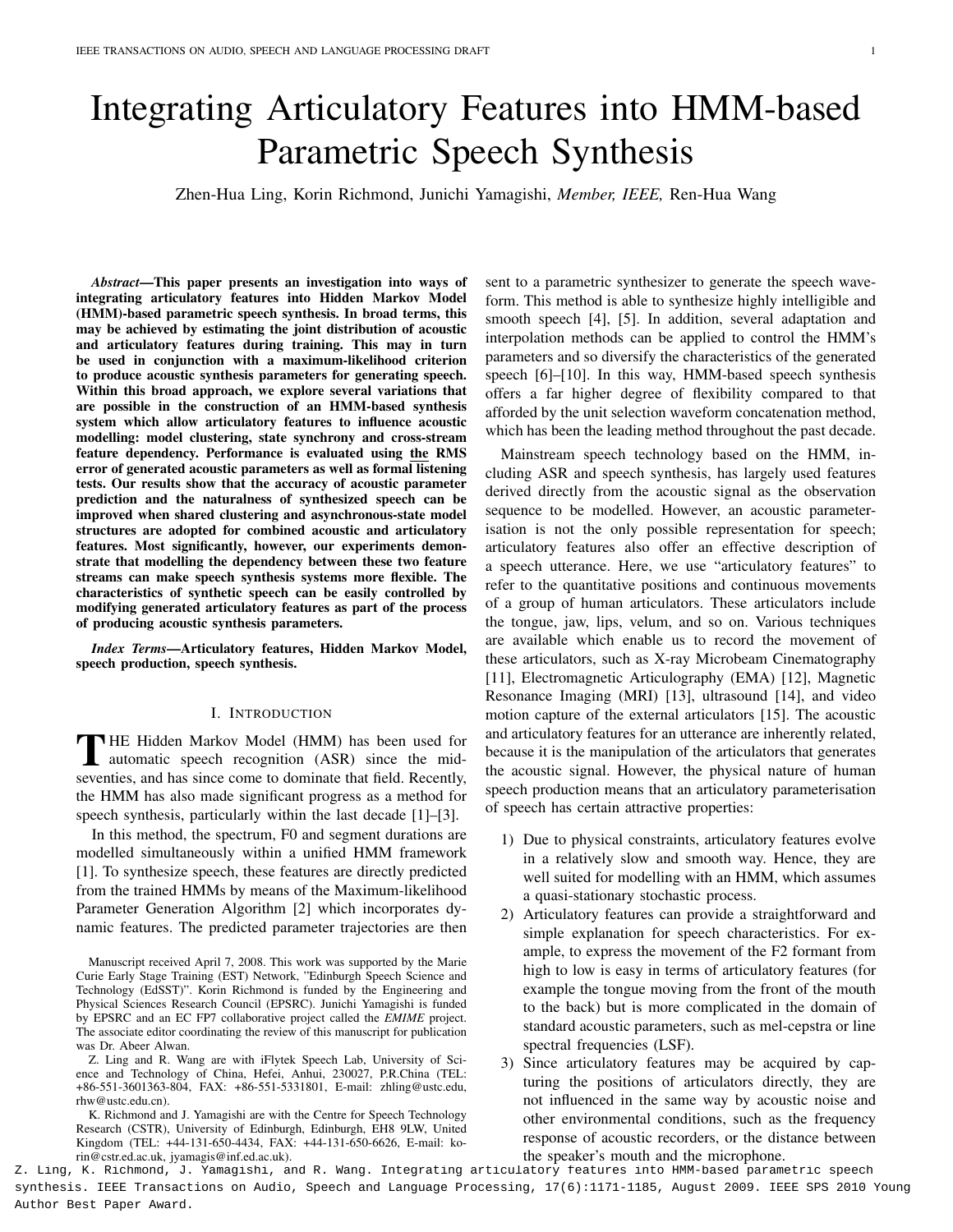With potentially beneficial properties such as these in mind, several researchers have applied articulatory features to HMMbased ASR, and have reported positive results in terms of reducing recognition error [16]–[18]. Research on combining articulatory features with HMM-based parameter generation methods has also been previously described [19], [20]. In [19], an HMM-based acoustic-to-articulatory mapping method was proposed. In [20], which focused on speech synthesis, both articulatory and excitation parameters were modelled and generated using the framework of HMM-based speech synthesis. The generated articulatory parameters were then mapped to spectral coefficients using a Gaussian Mixture Model (GMM). Finally, the acoustic speech signal was generated from the mapped spectral coefficients and excitation parameters. In this paper, in contrast to [20], we explore several ways to simultaneously model and generate spectral and articulatory features using HMMs.

The work described here has been undertaken with two aims in mind. The first is to improve the naturalness of synthesized speech. It has previously been demonstrated that objective distance metrics calculated in terms of the acoustic parameterisations of real and synthesized speech (e.g. melcepstral distortion or root mean square (RMS) error of line spectral frequencies (LSF)) correlate with human subjective perception of speech quality [21]. We therefore aim to reduce the distance between the generated and natural acoustic parameters and thus improve the naturalness of synthesized speech. The validity of this objective evaluation is also supported by previous work on an alternative optimisation criterion for training HMM-based synthesis systems [22]. This work has likewise shown that the naturalness of synthesized speech can be improved by reducing the distance between the generated and natural acoustic parameters.

The second significant aim of this work is to broaden the flexibility of HMM-based speech synthesis. By flexibility, we refer to the capability, for example, to readily generate voices of different genders and ages, to simulate different accents of a language, and to approximate foreign loan words. A speech synthesis system can be applied more widely if it has greater flexibility.

As mentioned above, a major advantage of model-based parametric synthesis over unit selection is its flexibility. However, this flexibility comes from the application of data-driven learning and adaptation methods. As such, we are unfortunately still very much reliant upon, and constrained by, the availability of suitable data for model training and adaptation. For example, should we want to build a speech synthesizer with a child's voice, a certain amount of child speech data must be available, which can prove problematic. As another example, we might want to take a synthesizer trained on a specific English speaker's voice and extend it to enable synthesis of a foreign language such as Spanish. This would be useful for applications such as speech-to-speech translation, where a user would ideally be able to communicate in a foreign language with a voice resembling their own. However, this poses the problem of how to deal with a lack of Spanish speech data from the user; for example, Spanish has nasalised vowels which are not present in English. Unfortunately, while

we might have relevant phonetic knowledge concerning the properties of speech (such as the differences between an adult's speech and that of a child, or the differences in phone inventories between two languages), it is very difficult to integrate such knowledge into current systems directly.

Articulatory features offer a useful approach to overcoming this limitation. Because articulatory features explicitly represent the speech production mechanism and have physiological meaning, it is far more convenient to modify them according to phonetic rules and linguistic knowledge than to modify acoustic features. For example, the articulatory features of an adult speaker could easily be scaled to simulate the shorter and more narrow vocal tract of a child speaker, while vowel nasalisation could easily be realised by explicitly controlling the velar port opening.

To take advantage of this, in addition to adequately modelling articulatory features themselves, we need to model the relationship between the articulatory and acoustic domains. Specifically, we require the capability to produce acoustic features which appropriately reflect the state of the articulatory system. If successful, we would then be in a position to manipulate the articulatory representation of synthetic speech directly in order to change the characteristics of the synthesized audio speech signal. In other words, we would obtain "articulatorily controllable" speech synthesis. It would be possible to synthesize speech approximating a child's voice or to synthesize phones from a foreign language by modifying the articulatory features in the appropriate way and then reconstructing the acoustic parameters on the basis of these modified articulatory features. In many cases it would be possible, and quite desirable, to perform articulatory modification explicitly, according to phonetic knowledge and without requiring novel speech data from the target speaker.

Finally, in addition to speech synthesis in isolation, a unified statistical model for acoustic and articulatory features could be exploited by several other speech-related systems. For example, in an animated talking-head system, the speech synthesis and facial animation could make use of different parts of the unified model. This would facilitate coordination of coarticulation and synchronisation between the audio and video streams. In a language tutoring system, the user could be guided not only by the synthesized speech but also by the articulator movements predicted simultaneously from the input text. The model could even be applied, for example, to assisting communication by speech in noisy environments; a portable hardware device to acquire a user's articulatory movements in real-time could be used in conjunction with a synthesis system able to incorporate articulatory features. Similarly, communication by whispered or silent speech (e.g. in an environment which requires silence or for laryngectomy patients) might become possible using speech synthesis driven by a user's articulatory movements.

In the following sections of this paper, we detail our method. A unified statistical model for the joint distribution of acoustic and articulatory features is estimated from parallel acoustic and articulatory training data. During synthesis, acoustic features are generated from the unified model using a maximumlikelihood criterion. In order to explore the influence of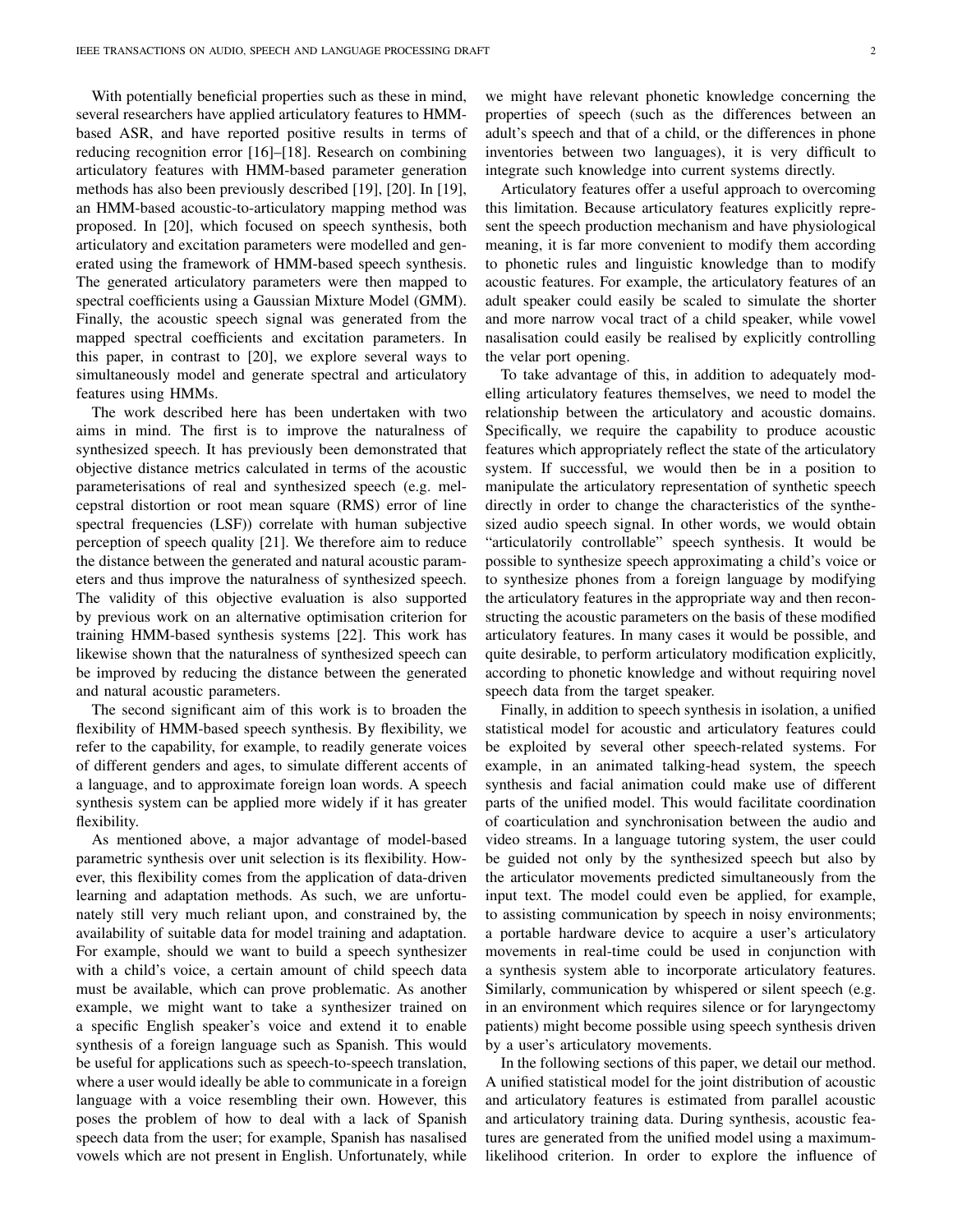

Fig. 1. Diagram of a typical HMM-based parametric speech synthesis system.

articulatory features on acoustic models, several variations of model structure are investigated in this work. These include: experiments where the HMM state tying tree is built using articulatory and acoustic features jointly ("shared clustering"); experiments to investigate the effect of synchrony in the articulatory and acoustic state sequences ("synchronous-state modelling"); and experiments where we introduce an explicit function to model the dependence of acoustic features on articulatory features ("dependent-feature modelling"). These experiments are conducted using a corpus of parallel acoustic and EMA recordings, and we evaluate the performance of the proposed method at improving the naturalness and flexibility of our HMM-based speech synthesis system.

#### II. METHOD

#### *A. HMM-based Parametric Speech Synthesis System*

Fig. 1 shows a diagram of standard HMM-based speech synthesis systems. During training, the F0 and spectral parameters of D*<sup>X</sup>* dimensions are extracted from the waveforms contained in the training set. Then a set of context-dependent HMMs  $\lambda$ are estimated to maximise the likelihood function  $P(X|\lambda)$  for the training acoustic features. Here  $X = [\mathbf{x}_1^T, \mathbf{x}_2^T, ..., \mathbf{x}_N^T]^T$  is the observation feature sequence,  $(\cdot)^T$  means the matrix transpose and  $N$  is the length of the sequence. The observation feature vector  $x_t \in \mathcal{R}^{3D_x}$  for each frame consists of static acoustic parameters  $x_{S_t} \in \mathcal{R}^{D_x}$  and their velocity and acceleration components as

 $\boldsymbol{x}_t = [\boldsymbol{x}_{S_t}^\textsf{T}, \Delta \boldsymbol{x}_{S_t}^\textsf{T}, \Delta^2 \boldsymbol{x}_{S_t}^\textsf{T}]^\textsf{T}$ 

where

$$
\Delta \mathbf{x}_{S_t} = 0.5 \mathbf{x}_{S_{t+1}} - 0.5 \mathbf{x}_{S_{t-1}} \qquad \forall t \in [2, N-1] \tag{2}
$$

(1)

$$
\Delta x_{S_1} = \Delta x_{S_2}, \Delta x_{S_N} = \Delta x_{S_{N-1}} \tag{3}
$$

and

$$
\Delta^2 \mathbf{x}_{S_t} = \mathbf{x}_{S_{t+1}} - 2\mathbf{x}_{S_t} + \mathbf{x}_{S_{t-1}} \quad \forall t \in [2, N-1] \tag{4}
$$

$$
\Delta^2 \mathbf{x}_{S_1} = \Delta^2 \mathbf{x}_{S_2}, \Delta^2 \mathbf{x}_{S_N} = \Delta^2 \mathbf{x}_{S_{N-1}}.
$$
\n<sup>(5)</sup>

Therefore, the complete feature sequence  $X$  can be considered as a linear transform of the static feature sequence  $X<sub>S</sub>$  =  $[x_{S_1}^{\mathsf{T}}, x_{S_2}^{\mathsf{T}}, ..., x_{S_N}^{\mathsf{T}}]^{\mathsf{T}}$  as

$$
X = W_X X_S \tag{6}
$$

where  $W_X \in \mathbb{R}^{3ND_X \times ND_X}$  is determined by the velocity and acceleration calculation functions in (2)-(5) [2]. A Multi-Space probability Distribution (MSD) [23] is used to model the F0 features. This addresses the problem that F0 is only defined for regions of voiced speech, while it takes a value of "unvoiced" for voiceless regions. The MSD provides a principled way to incorporate a distribution for F0 into the probabilistic framework of the HMM.

An HMM-based synthesizer typically contains a large number of context-dependent HMMs, with context features that are far more extensive and express far more fine-grained distinctions than those used in ASR HMM systems. This leads to data-sparsity problems, such as over-fitting in contextdependent models that have few training examples available and the problem that many valid combinations of context features will be completely unrepresented in the training set. To deal with this, a decision-tree-based model clustering technique that uses a Minimum Description Length (MDL) criterion [24] to guide tree construction is applied after initial training to cluster context-dependent HMMs. The MDL criterion minimises the description length of the model with respect to the training data at each split during the building of the decision tree in the top-down direction. The description length is defined as [24]

$$
\mathcal{D}(\lambda) \equiv -\log P(\mathbf{X}|\lambda) + \frac{1}{2}D(\lambda)\log G + C \tag{7}
$$

where  $\log P(X|\lambda)$  is the log likelihood function of the model for the training set;  $D(\lambda)$  is the dimensionality of the model parameters; G is the total number of observed frames in the training set;  $C$  is a constant. This criterion has been proved to find a decision-tree size that is close to optimal for the purpose of HMM-based speech synthesis model training [25]. Next, we take the state alignment results using the trained HMMs and use them to train context-dependent state duration probabilities [1]. A single-mixture Gaussian distribution is used to model the log-duration probability for each state. A decision-treebased model clustering technique is similarly applied to these duration distributions.

To perform synthesis, the result of front-end linguistic analysis on the input text sentence is used to determine the sentence HMM. This is done by consulting the decision-tree which was built to cluster HMM models during training. The Maximum-likelihood Parameter Generation Algorithm [2] is then applied to generate the optimal static acoustic parameters, such that

$$
X_S^* = \arg\max_{X_S} P(X|\lambda) = \arg\max_{X_S} P(W_X X_S|\lambda).
$$
 (8)

This equation can be solved by setting  $\partial P(W_X X_S|\lambda)/\partial X_S$ = 0.  $X_{S}^{*}$  can then be optimised directly once the state sequence is given [2]. Finally, these generated parameters are sent to a parametric synthesizer to reconstruct the speech waveform.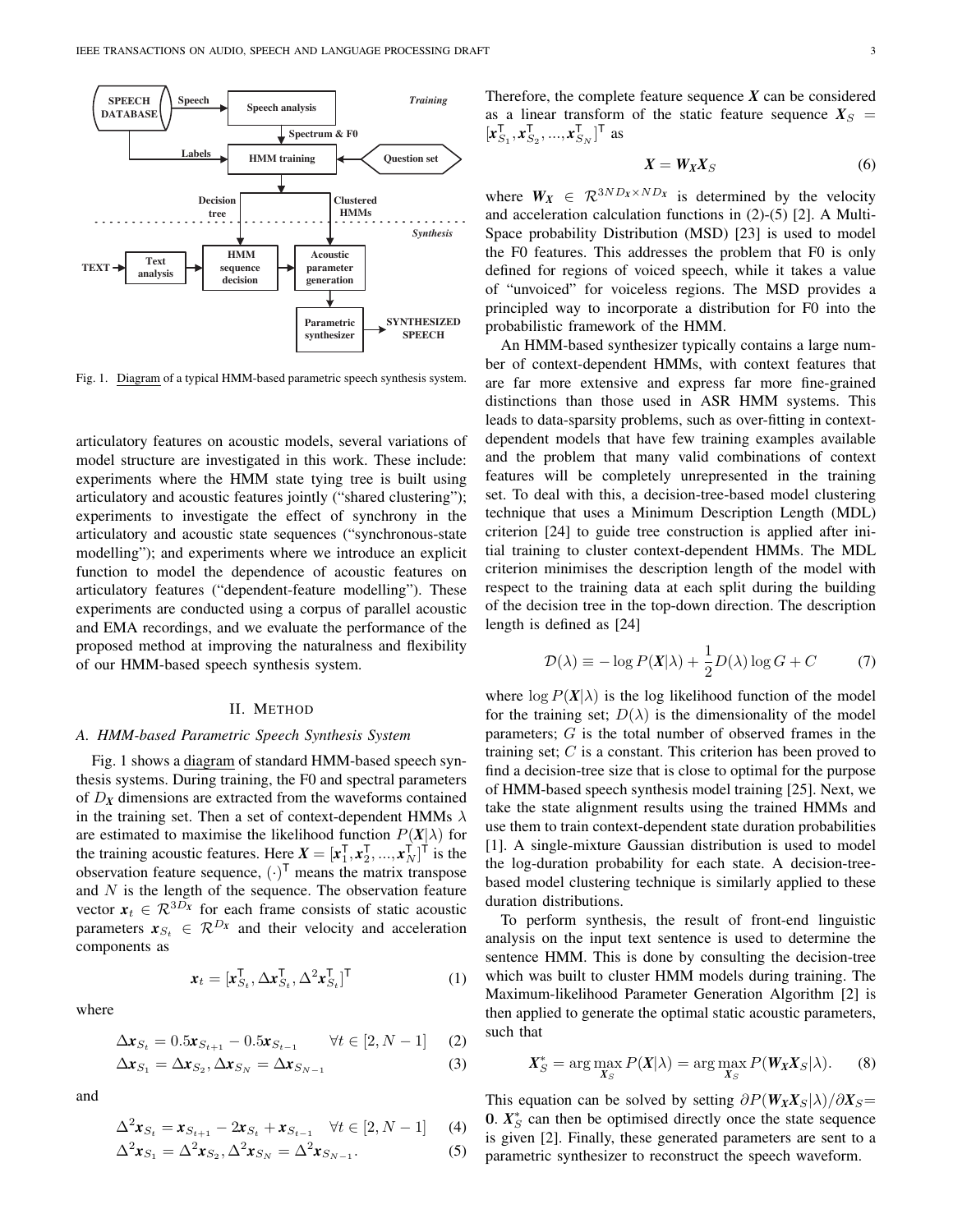#### *B. Integrating Articulatory Features*

Our method of integrating articulatory features follows the same general framework of an acoustics-only HMMbased speech synthesis system. During training, with parallel acoustic and articulatory observation sequences of length N, a statistical model  $\lambda$  for the combined acoustic and articulatory features is estimated to maximise the likelihood function of their joint distribution  $P(X, Y | \lambda)$ , where  $Y = [\mathbf{y}_1^{\mathsf{T}}, \mathbf{y}_2^{\mathsf{T}}, ..., \mathbf{y}_N^{\mathsf{T}}]^{\mathsf{T}}$ denotes a given articulatory observation sequence. For each frame the articulatory feature vector  $y_t \in \mathcal{R}^{3D_Y}$  is similarly composed of static features  $y_{S_t} \in \mathcal{R}^{D_Y}$  and their velocity and acceleration components as

$$
\mathbf{y}_t = [\mathbf{y}_{S_t}^\mathsf{T}, \Delta \mathbf{y}_{S_t}^\mathsf{T}, \Delta^2 \mathbf{y}_{S_t}^\mathsf{T}]^\mathsf{T} \tag{9}
$$

where  $D<sub>Y</sub>$  is the dimensionality of the static articulatory features. At synthesis time, the acoustic features and articulatory features are simultaneously generated from the trained models based on a maximum-likelihood parameter generation method that considers explicit constraints of the dynamic features as

$$
(\boldsymbol{X}_{S}^{*}, \boldsymbol{Y}_{S}^{*}) = \arg \max_{\boldsymbol{X}_{S}, \boldsymbol{Y}_{S}} P(\boldsymbol{X}, \boldsymbol{Y} | \lambda) \tag{10}
$$

$$
= \arg\max_{X_S, Y_S} \sum_{\forall q_X, \forall q_Y} P(X, Y, q_X, q_Y | \lambda)
$$
(11)  

$$
= \arg\max_{X_S, Y_S} \sum_{\forall q_Y, \forall q_Y} P(W_X X_S, W_Y Y_S, q_X, q_Y | \lambda)
$$

$$
X_S, Y_S \bigvee_{\forall q_X, \forall q_Y} (12)
$$

where

$$
\mathbf{Y}_S = [\mathbf{y}_{S_1}^{\mathsf{T}}, \mathbf{y}_{S_2}^{\mathsf{T}}, ..., \mathbf{y}_{S_N}^{\mathsf{T}}]^{\mathsf{T}}
$$
(13)

$$
Y = W_Y Y_S. \tag{14}
$$

 $W_Y \in \mathcal{R}^{3ND_Y \times ND_Y}$  is the matrix used to calculate a complete articulatory feature sequence based on static parameters.  $q_X = \{q_{X_1}, q_{X_2}, ..., q_{X_N}\}\$  and  $q_Y = \{q_{Y_1}, q_{Y_2}, ..., q_{Y_N}\}\$  denote the state sequence for acoustic and articulatory features respectively. We solve (12) by keeping only the optimal state sequences in the accumulation and approximating it as a twostep optimisation problem:

$$
(\boldsymbol{X}_{S}^{*}, \boldsymbol{Y}_{S}^{*}) \approx \arg\max_{\boldsymbol{X}_{S}, \boldsymbol{Y}_{S}} \max_{\boldsymbol{q}_{X}, \boldsymbol{q}_{Y}} P(\boldsymbol{W}_{\boldsymbol{X}} \boldsymbol{X}_{S}, \boldsymbol{W}_{\boldsymbol{Y}} \boldsymbol{Y}_{S}, \boldsymbol{q}_{\boldsymbol{X}}, \boldsymbol{q}_{Y} | \lambda) \quad (15)
$$

$$
= \arg\max_{X_S, Y_S} \max_{\boldsymbol{q}_X, \boldsymbol{q}_Y} P(\boldsymbol{W}_X X_S, \boldsymbol{W}_Y Y_S | \lambda, \boldsymbol{q}_X, \boldsymbol{q}_Y) P(\boldsymbol{q}_X, \boldsymbol{q}_Y | \lambda)
$$
\n(16)

$$
\approx \arg\max_{X_S, Y_S} P(W_X X_S, W_Y Y_S | \lambda, q_X^*, q_Y^*) P(q_X^*, q_Y^* | \lambda)
$$
 (17)

where

$$
(\boldsymbol{q}_X^*, \boldsymbol{q}_Y^*) = \arg\max_{\boldsymbol{q}_X, \boldsymbol{q}_Y} P(\boldsymbol{q}_X, \boldsymbol{q}_Y | \lambda) \tag{18}
$$

is the set of optimal state sequences determined from the above duration probability  $P(q_X, q_Y|\lambda)$ , which is estimated based on the method proposed in  $[1]$ .

Before discussing how to train the joint distribution  $P(X, Y | \lambda)$  for the combined acoustic and articulatory features, let us look at the model structure of the acoustics-only



Fig. 2. Model structure of an HMM-based parametric speech synthesis system using only acoustic features.

HMM-based speech synthesis system, as shown in Fig. 2. For convenience, the acoustic space is illustrated as a single dimension in this figure. As indicated, the model structure can be considered as consisting of two parts. The first part is *model clustering*, through which parts of the acoustic space are populated with disjoint groups of clustered contextdependent HMMs. The second part is the *feature production* model, whereby an acoustic feature sequence is generated from the probability density functions (pdfs) of an HMM state sequence using a maximum-likelihood principle. Here, the set of context features associated with any given state in the sequence determines the class to which it belongs within the cluster tree. This class in turn determines the pdf parameters for the given state. For example, in Fig. 2, the context label "*A-B*+*C*" of state  $q_{X_{t-1}}$  indicates that the current phone is *B*, the previous phone is *A* and the next phone is *C*. We use context features such as these to "answer" the questions at each node in the decision tree and descend from the root node to the leaf cluster nodes. Hence, we determine that the state in this example belongs to the *Class 2* cluster in acoustic space. The model parameters of this class are then used to generate acoustic feature vector  $x_{t-1}$ .

When acoustic and articulatory features are used in combination, we can thus investigate possibilities for model structure which consider these two aspects:

- 1) *Model Clustering*. As Fig. 3 indicates, we can choose either to cluster the acoustic and articulatory model distribution parameters independently ("separate clustering", Fig. 3(a)), or to build a shared decision tree to cluster the distribution parameters for both feature types simultaneously ("shared clustering", Fig. 3(b)).
- 2) *Feature Production*. There are more variations available for feature production using combined acoustic and articulatory features. As shown in Fig. 4, we explore possibilities in terms of the synchrony between acoustic and articulatory state sequences on one hand, and the dependency between articulatory and acoustic features on the other. In the asynchronous-state model, the two

<sup>&</sup>lt;sup>1</sup>For optimising both the state sequences  $(q_X, q_Y)$  and the feature vectors  $(X_S, Y_S)$  simultaneously, an EM-based parameter generation algorithm [2] can be used instead of the above two-step optimisation.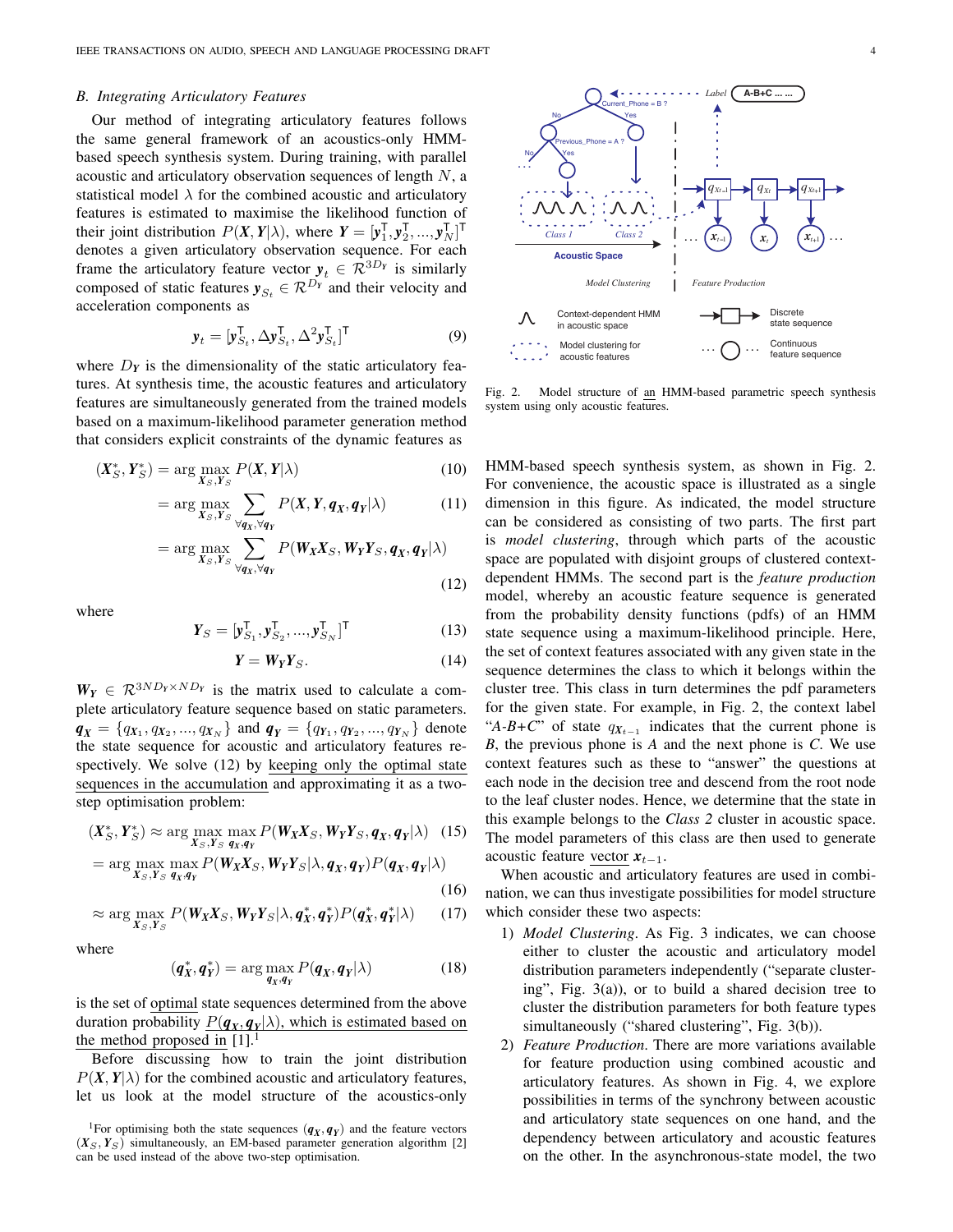

Fig. 3. Different model clustering approaches for combined acoustic and articulatory modelling.



Fig. 4. Different feature production models for combined acoustic and articulatory modelling.

TABLE I THE DEFINITION OF DIFFERENT SYSTEMS.

| Name                        | Label | Model Structure      |                       |                       |             |
|-----------------------------|-------|----------------------|-----------------------|-----------------------|-------------|
|                             |       | Shared<br>Clustering | Synchronous-<br>State | Dependent-<br>Feature | Fig.        |
| <b>Baseline</b>             | BL    | $\times$             | $\times$              | $\times$              | $3(a)+4(a)$ |
| <b>Shared</b><br>Clustering | SC.   |                      | $\times$              | $\times$              | $3(b)+4(a)$ |
| State-<br>Synchrony         | SS    |                      |                       | $\times$              | $3(b)+4(c)$ |
| Feature-<br>Dependency      | FD.   | $\sqrt{}$            |                       | $\sqrt{}$             | $3(b)+4(d)$ |

feature sequences are assumed to be generated from different state sequences, whereas there is only one state sequence in the synchronous-state model. In the independent-feature model, the generation of acoustic features is assumed only to depend upon the current state, whereas it is also dependent upon the current articulatory features in the dependent-feature model.

In total, we are presented with three variables to determine model structure: separate/shared clustering, asynchronous/synchronous-state, and independent/dependentfeature streams. Therefore, there is a total of 8 model structures which are possible. In this paper, four of these are implemented and evaluated. This includes the *Baseline* system which is trained using acoustic features alone. For the purpose of our investigation here, we can consider the acoustic *Baseline* system as one of the possible 8 systems since we compare systems only in terms of performance in the acoustic domain. Hence, for the sake of comparison with other systems, the *Baseline* system equates to the system with separate model clustering, asynchronous-state sequence and acoustic features independent of the articulatory stream.

The definition of the four systems and their corresponding sub-figure indices in Figs. 3 and 4 are shown in Table I, sub-lighter matches in Figs. 5 and 4 are shown in Table 1,<br>where  $\times$  means negative and  $\sqrt{\ }$  means positive for the listed alternative for each factor. These four systems are sufficient to investigate the effect of the alternatives for all three factors. Having already described the *Baseline* system, we look at the other three systems in more detail next.

#### *C. Shared Clustering System*

Model clustering is an indispensable part of constructing an HMM-based speech synthesis system. Using decision-treebased clustering, the robustness of model parameter estimation can be improved and the distribution parameters for contextdependent phones not present in the training set can be determined. In separate clustering, separate decision trees for the acoustic and articulatory feature streams are trained under the MDL criterion. Conversely, in shared clustering, a shared decision tree is built for both acoustic and articulatory models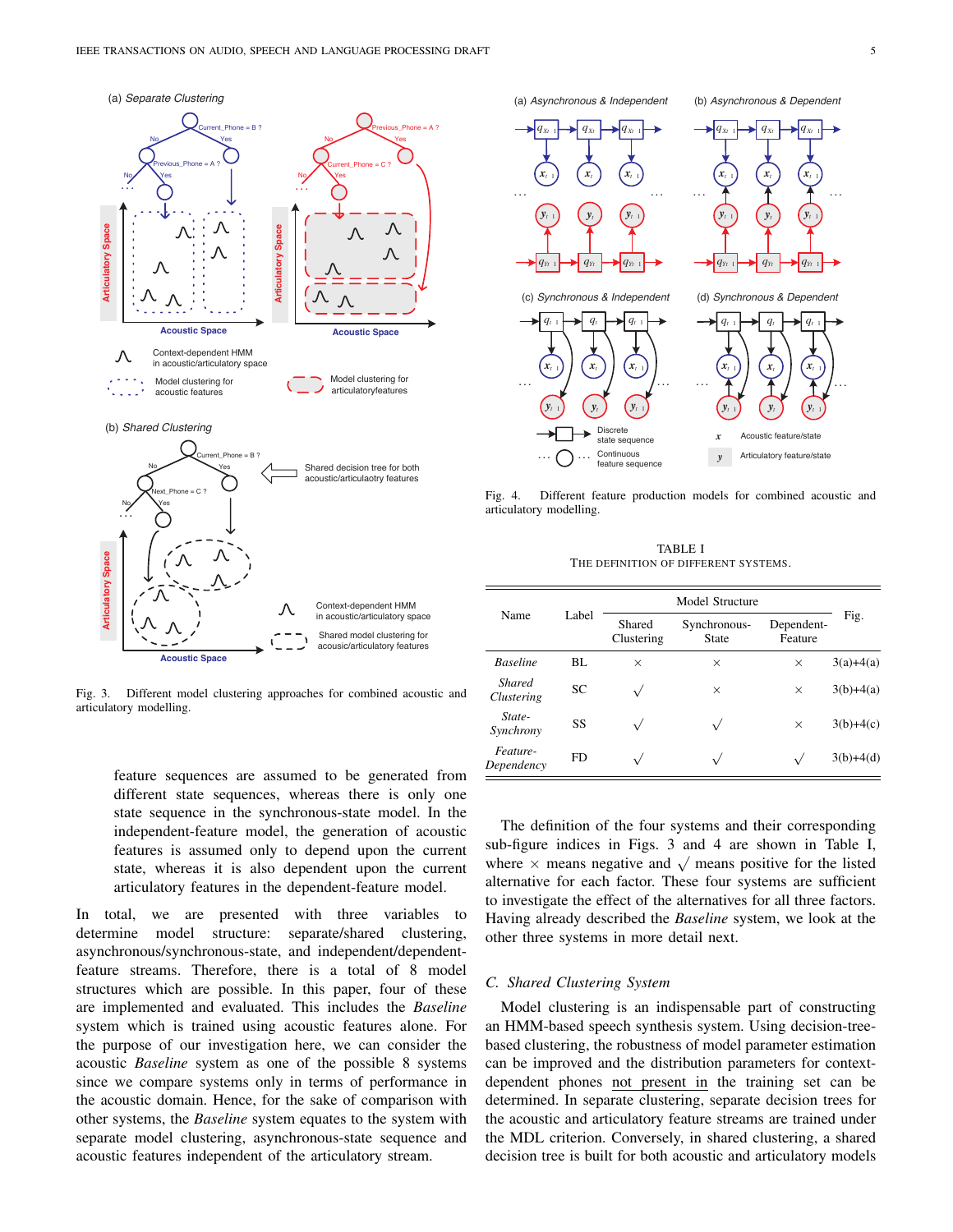together. The same MDL criterion is followed and the tree building algorithm is similar to the shared tree clustering in [26]. The definition of description length is similar to (7) except that the log likelihood function  $\log P(X|\lambda)$  is replaced by  $\log P(X, Y | \lambda)$  and  $D(\lambda)$  is set to the sum of the dimensionality of acoustic and articulatory models.

In the *Shared Clustering* system, the acoustic features are generated directly from the acoustic component of the models, as the two feature streams are assumed to be independent given their state sequences. Hence, (17) can be rewritten as

$$
(\boldsymbol{X}_{S}^{*}, \boldsymbol{Y}_{S}^{*}) \approx \arg\max_{\boldsymbol{X}_{S}, \boldsymbol{Y}_{S}} P(\boldsymbol{W}_{\boldsymbol{X}} \boldsymbol{X}_{S} | \lambda, \boldsymbol{q}_{\boldsymbol{X}}^{*}, ) P(\boldsymbol{W}_{\boldsymbol{Y}} \boldsymbol{Y}_{S} | \lambda, \boldsymbol{q}_{\boldsymbol{Y}}^{*}) \tag{19}
$$

$$
X_S^* \approx \arg\max_{X_S} P(W_X X_S | \lambda, \boldsymbol{q}_X^*)
$$
 (20)

where the <u>optimal</u> state sequences  $q_X^*$  and  $q_Y^*$  are also predicted independently according to the duration probabilities for the acoustic and articulatory features, as there are no synchronicity constraints between them.

#### *D. State-Synchrony System*

In the *State-Synchrony* system, acoustic features and articulatory features are assumed to be generated from the same state sequence. This model structure can be approximated by two-stream HMM modelling. In the two-stream HMM, we have

$$
P(X, Y | \lambda) = \sum_{\forall q} P(X, Y, q | \lambda)
$$
 (21)

$$
= \sum_{\forall q} \pi_{q_0} \prod_{t=1}^{N} a_{q_{t-1}q_t} b(\boldsymbol{x}_t, \boldsymbol{y}_t)
$$
(22)

$$
b_j(\mathbf{x}_t, \mathbf{y}_t) = b_j(\mathbf{x}_t) b_j(\mathbf{y}_t)
$$
\n(23)

$$
b_j(\mathbf{x}_t) = \mathcal{N}(\mathbf{x}_t; \boldsymbol{\mu}_{X_j}, \boldsymbol{\Sigma}_{X_j})
$$
 (24)

$$
b_j(\mathbf{y}_t) = \mathcal{N}(\mathbf{y}_t; \boldsymbol{\mu}_{Y_j}, \boldsymbol{\Sigma}_{Y_j})
$$
 (25)

where  $q_X = q_Y = q = \{q_1, q_2, ..., q_N\}$  denotes the state sequence shared by the two feature streams;  $\pi_i$  and  $a_{ij}$  represent initial state probability and state transition probability respectively;  $b_i(\cdot)$  means the state observation probability density function (pdf) for state j;  $\mathcal{N}(\cdot;\mu,\Sigma)$  represents a Gaussian distribution with a mean vector  $\mu$  and a covariance matrix  $\Sigma$ . The conventional Baum-Welch method [27] can be used to estimate the model parameters  $\{a_{ij}, \mu_{X_j}, \Sigma_{X_j}, \mu_{Y_j}, \Sigma_{Y_j}\}$ . The synchronous-state constraint not only influences the training of state duration probabilities, but also affects the calculation of the state occupancy probability for each frame in the Baum-Welch algorithm. As a result, the estimated acoustic and articulatory model parameters are different from those of the *Shared Clustering* system.

At synthesis time, the acoustic features can be generated in the same way as for the *Shared Clustering* system, with (19) and (20). Here  $q_X^* = q_Y^* = q^*$  is decided by the duration probabilities that are trained using the single state alignment shared by the acoustic and articulatory features.

#### *E. Feature-Dependency System*

In the *Feature-Dependency* system, an explicit dependency between acoustic and articulatory features is considered. The generation of acoustic features is decided not only by the context-dependent acoustic model parameters but also by the simultaneous articulatory features. Accordingly, we modify (23) so that

$$
b_j(\mathbf{x}_t, \mathbf{y}_t) = b_j(\mathbf{x}_t | \mathbf{y}_t) b_j(\mathbf{y}_t). \tag{26}
$$

Several approaches have been proposed to model the dependency  $b_j(\mathbf{x}_t|\mathbf{y}_t)$  between these two feature streams. In [16], articulatory features were discretized as  $y_t \in$  $\{y^{(1)}, y^{(2)}, ..., y^{(S)}\}$ , where S denotes the size of the discrete space. Then,  $b_j(\mathbf{x}_t|\mathbf{y}_t = \mathbf{y}^{(i)}), i = 1, 2, ..., S$  were trained for each possible value of  $y_t$ . In [19], a piecewise linear transform was used to model the dependency between these two feature streams for the acoustic-to-articulatory mapping. Similarly, a linear transform has been applied in multi-stream speech recognition [28] to model the dependency between different acoustic features.

In this paper, we too adopt the approach of using a linear transform to model the dependency of the acoustic features on the articulatory features. For a given state at a given time frame, we define the mean of the distribution for the acoustic features as the sum of two terms: a state-specific timeindependent value (which is independent of the articulatory features) and a linear transform of the time-varying articulatory features (which introduces dependency). This is illustrated in Fig. 5. Note this linear transform matrix is also statedependent. In this way, we introduce a globally *piecewise linear* mapping to model the relationship between the articulatory and acoustic features. Mathematically, such dependency can be expressed as

$$
b_j(\mathbf{x}_t|\mathbf{y}_t) = \mathcal{N}(\mathbf{x}_t; A_j \mathbf{y}_t + \boldsymbol{\mu}_{X_j}, \boldsymbol{\Sigma}_{X_j})
$$
(27)

where  $A_j \in \mathcal{R}^{3D_x \times 3D_y}$  is the linear transform matrix for state  $j$ . An Expectation-Maximisation (EM) algorithm [29] can be used to estimate the model parameters. The re-estimation formulae can be derived as

$$
\hat{\mu}_{Y_j} = \frac{\sum_{t=1}^T \gamma_j(t) \mathbf{y}_t}{\sum_{t=1}^T \gamma_j(t)} \tag{28}
$$

$$
\hat{\Sigma}_{Y_j} = \frac{\sum_{t=1}^T \gamma_j(t)(\mathbf{y}_t - \hat{\boldsymbol{\mu}}_{Y_j})(\mathbf{y}_t - \hat{\boldsymbol{\mu}}_{Y_j})^\mathsf{T}}{\sum_{t=1}^T \gamma_j(t)}
$$
(29)

$$
\hat{A}_j = \left[\sum_{t=1}^T \gamma_j(t)(\mathbf{x}_t - \boldsymbol{\mu}_{\mathbf{X}_j}) \mathbf{y}_t^{\mathsf{T}}\right] \cdot \left[\sum_{t=1}^T \gamma_j(t) \mathbf{y}_t \mathbf{y}_t^{\mathsf{T}}\right]^{-1} \quad (30)
$$

$$
\hat{\boldsymbol{\mu}}_{X_j} = \frac{\sum_{t=1}^T \gamma_j(t)(\mathbf{x}_t - \hat{\mathbf{A}}_j \mathbf{y}_t)}{\sum_{t=1}^T \gamma_j(t)}
$$
(31)

$$
\hat{\Sigma}_{X_j} = \frac{\sum_{t=1}^T \gamma_j(t)(\mathbf{x}_t - \hat{A}_j \mathbf{y}_t - \hat{\boldsymbol{\mu}}_{X_j})(\mathbf{x}_t - \hat{A}_j \mathbf{y}_t - \hat{\boldsymbol{\mu}}_{X_j})^\mathsf{T}}{\sum_{t=1}^T \gamma_j(t)}
$$
(32)

where the hat symbol denotes the re-estimated parameters at each iteration, and  $\gamma_j(t)$  is the occupancy probability of state j at time t. Model parameters taken from the *State-Synchrony* system are used as initial parameters for  $\mu_{X_j}$ ,  $\Sigma_{X_j}$ ,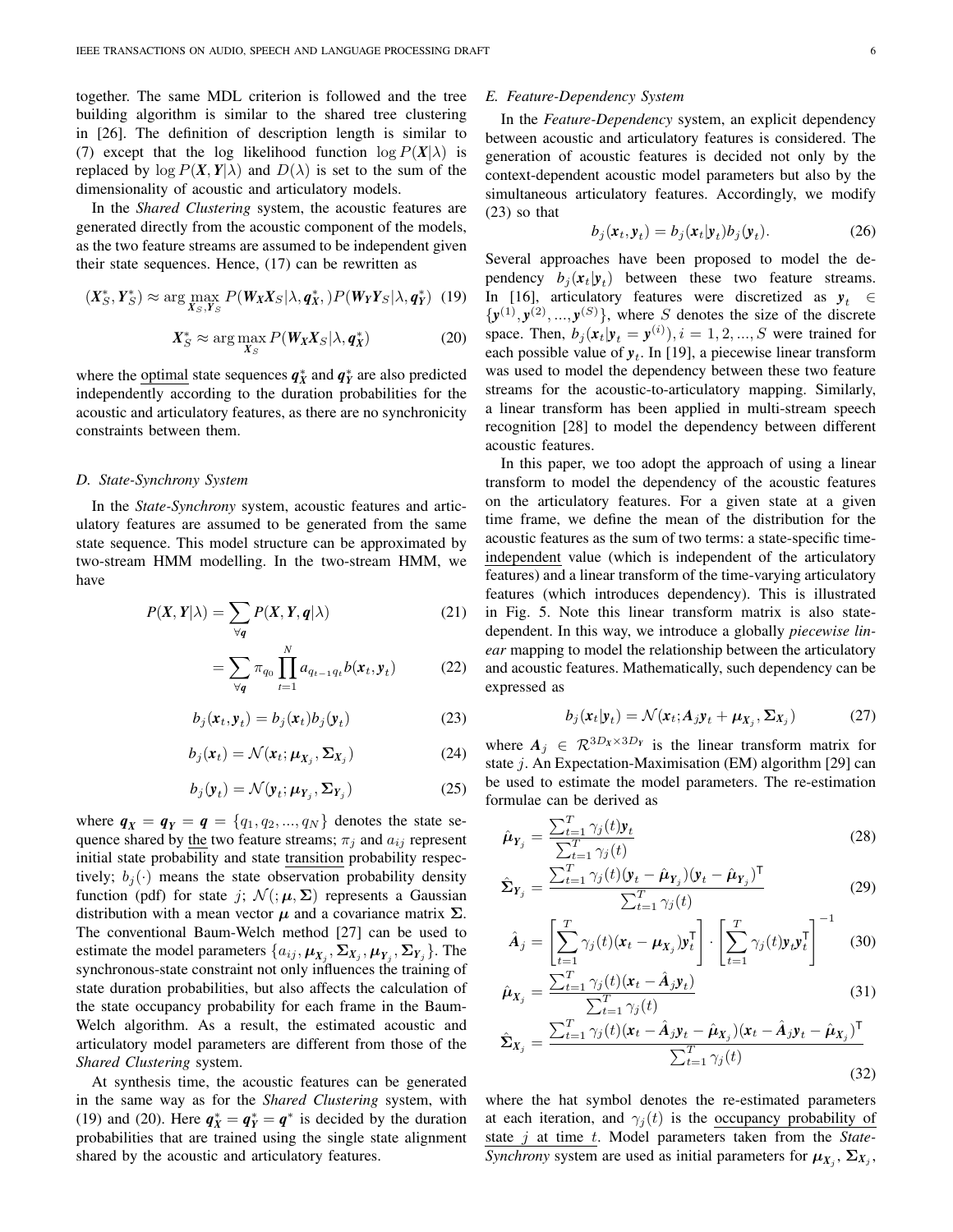

Fig. 5. The generation of HMM mean sequence of acoustic features in the *Feature-Dependency* system.

 $\mu_{Y_j}$ , and  $\Sigma_{Y_j}$ .  $A_j$  is set to be the zero matrix for the first iteration. In previous work, the joint distribution of acoustic and articulatory features has variously been modelled either in a context-independent way ( [30], [31]) or in a contextdependent way with a separate transform matrix estimated for each state pdf  $b_i(\cdot)$  ( [19], [20]). Here, in contrast, the statedependent transform matrices  $A_j$  are *tied* to a given class using a decision tree. The aim is to achieve a good balance between accuracy of cross-stream dependency modelling on one hand and a reduction of the number of parameters to be estimated on the other. Using a smaller number of tied transform matrices can help avoid over-fitting and improve robustness, but using too few tied matrices reduces the modelling power of the piecewise nonlinear mapping. In the experiments we present, we explore the effect of varying the number of tied transform matrices. Finally, to implement the tying of the transform matrices, we make use of the shared decision tree for the state pdfs of acoustic and articulatory features for convenience.

For the *Feature-Dependency* system, we consider two methods for parameter generation. Under the first method, we generate acoustic and articulatory parameters simultaneously from the unified model following a maximum-likelihood criterion similar to  $(17)$ , such that

$$
\left(X_S^*, Y_S^*\right) \approx \arg\max_{X_S, Y_S} P(W_X X_S, W_Y Y_S | \lambda, q^*). \tag{33}
$$

The introduction of the transform matrix  $A_j$  in the *Feature*-*Dependency* system influences the calculation of  $\gamma_i(t)$  and the estimation of all model parameters according to (28)- (32) at each iteration. Thus, the acoustic and articulatory features generated by this system are theoretically different from those generated by the *State-Synchrony* system. The joint distribution in (33) can be expressed as

$$
\log P(W_X X_S, W_Y Y_S | \lambda, q^*) = X_S^{\mathsf{T}} W_X^{\mathsf{T}} U_X^{-1} A W_Y Y_S \n- \frac{1}{2} X_S^{\mathsf{T}} W_X^{\mathsf{T}} U_X^{-1} W_X X_S + X_S^{\mathsf{T}} W_X^{\mathsf{T}} U_X^{-1} M_X \n- \frac{1}{2} Y_S^{\mathsf{T}} W_Y^{\mathsf{T}} (U_Y^{-1} + A^{\mathsf{T}} U_X^{-1} A) W_Y Y_S \n+ Y_S^{\mathsf{T}} W_Y^{\mathsf{T}} (U_Y^{-1} M_Y - A^{\mathsf{T}} U_X^{-1} M_X) + K \quad (34)
$$

where

$$
U_X^{-1} = \text{diag}[\Sigma_{X_{q_1}}^{-1}, \Sigma_{X_{q_2}}^{-1}, ..., \Sigma_{X_{q_N}}^{-1}]
$$
 (35)

$$
M_X = [\mu_{X_{q_1}}^{\mathsf{T}}, \mu_{X_{q_2}}^{\mathsf{T}}, ..., \mu_{X_{q_N}}^{\mathsf{T}}]^{\mathsf{T}}
$$
(36)

$$
U_Y^{-1} = \text{diag}[\Sigma_{Y_{q_1}}^{-1}, \Sigma_{Y_{q_2}}^{-1}, ..., \Sigma_{Y_{q_N}}^{-1}]
$$
(37)

$$
M_Y = [\mu_{Y_{q_1}}^{\mathsf{T}}, \mu_{Y_{q_2}}^{\mathsf{T}}, ..., \mu_{Y_{q_N}}^{\mathsf{T}}]^{\mathsf{T}}
$$
(38)

$$
A = \text{diag}[A_{q_1}, A_{q_2}, ..., A_{q_N}] \tag{39}
$$

and  $K$  is a constant value. By setting

$$
\frac{\partial \log P(W_X X_S, W_Y Y_S | \lambda, \boldsymbol{q}^*)}{\partial X_S} = 0 \tag{40}
$$

$$
\frac{\partial \log P(\mathbf{W}_X \mathbf{X}_S, \mathbf{W}_Y \mathbf{Y}_S | \lambda, \mathbf{q}^*)}{\partial \mathbf{Y}_S} = \mathbf{0}
$$
(41)

we can obtain the optimal trajectories for acoustic features  $X^*_S$ and articulatory features  $Y_S^*$  as follows:

$$
X_S^* = (W_X^{\mathsf{T}} U_X^{-1} W_X)^{-1} W_X^{\mathsf{T}} U_X^{-1} (M_X + A W_Y Y_S^*)
$$
(42)

$$
Y_S^* = (W_Y^{\mathsf{T}} (U_Y^{-1} + A^{\mathsf{T}} U_X^{-1} A - A^{\mathsf{T}} Z^{-1} A) W_Y)^{-1}
$$
  
 
$$
\cdot W_Y^{\mathsf{T}} (U_Y^{-1} M_Y + A^{\mathsf{T}} Z^{-1} M_X - A^{\mathsf{T}} U_X^{-1} M_X)
$$
(43)

where

$$
Z^{-1} = U_X^{-1} W_X (W_X^{\mathsf{T}} U_X^{-1} W_X)^{-1} W_X^{\mathsf{T}} U_X^{-1}.
$$
 (44)

If we set  $A = 0$ , (42) is equivalent to the standard parameter generation algorithm used with only acoustic features. Thus, the effect of dependent-feature modelling in parameter generation can be viewed as a modification to the mean sequence of acoustic features via  $AW_YY^*_S$ . In (44),  $Z^{-1} \in \mathcal{R}^{3ND_X \times 3ND_Y}$ is a full matrix and  $N$  is the number of frames in a whole sentence. In order to alleviate the computational expense incurred by matrix inversion,  $Z^{-1}$  can be approximated by a band matrix with band width  $3L \cdot D_X$ . The same method discussed in [32] is adopted here to achieve this approximation and so speed up the calculation.

The second method we consider here to generate acoustic parameters is to use natural articulatory features. This method would not generally apply under normal speech synthesis circumstances. However, for certain applications, such as speech enhancement in a noisy environment and speech reconstruction for laryngectomy patients based on articulatory movements, natural articulatory features could be available. Moreover, this method can be considered to be an upper bound on the performance of acoustic parameter generation in the *Feature-Dependency* system, which is helpful when evaluating the potential of the model structure. Once the natural articulatory parameters  $Y_{S}$  are given, the state observation pdf for the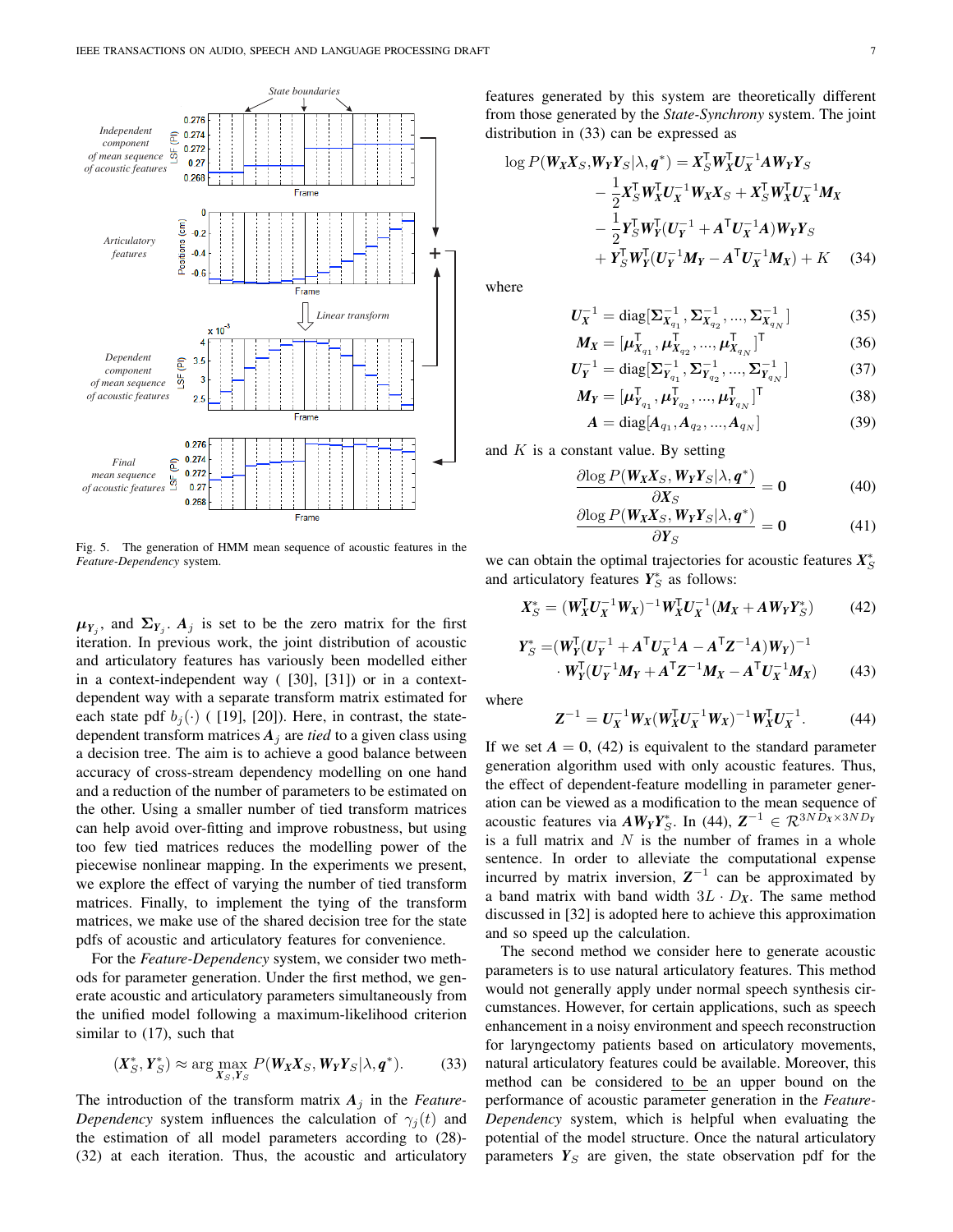

Fig. 6. Placement of EMA receivers in the database used for the experiments.

acoustic features can be determined using (27), which may in turn be used to generate acoustic parameters such that

$$
X_S^* \approx \arg\max_{X_S} P(W_X X_S | \lambda, \boldsymbol{q}^*, Y_S)
$$
 (45)

where  $q^*$  is the state alignment determined for  $Y_S$  using the articulatory part of the trained model. The distribution can be found by simplifying (34) to

$$
\log P(W_X X_S | \lambda, \boldsymbol{q}, Y_S) = -\frac{1}{2} X_S^{\mathsf{T}} W_X^{\mathsf{T}} U_X^{-1} W_X X_S + X_S^{\mathsf{T}} W_X^{\mathsf{T}} U_X^{-1} (M_X + A W_Y Y_S) + K.
$$
 (46)

By setting

$$
\frac{\partial \log P(\mathbf{W}_X \mathbf{X}_S | \lambda, \mathbf{q}^*, \mathbf{Y}_S)}{\partial \mathbf{X}_S} = \mathbf{0}
$$
 (47)

we can generate the optimal acoustic feature sequence  $X_S^*$  as

$$
X_{S}^{*} = (W_{X}^{T}U_{X}^{-1}W_{X})^{-1}W_{X}^{T}U_{X}^{-1}(M_{X} + AW_{Y}Y_{S}).
$$
 (48)

#### III. EXPERIMENTS

#### *A. Database*

A multi-channel articulatory database was used in our experiments. It contains the acoustic waveform recorded concurrently with EMA data. 1,263 phonetically balanced sentences were read by a male British English speaker. The waveforms were available in 16kHz PCM format with 16 bit precision. 6 EMA receivers were used in our experiments. The positions of these receivers are shown in Fig. 6. For each receiver, coordinates in 3 dimensions were recorded at a sample rate of 200Hz: the x- (left to right), y- (front to back) and z- (bottom to top) axes (relative to viewing the speaker's face from the front). All six receivers were placed in the midsagittal plane of the speaker's head, and their movements in the x-axis were very small. Therefore, only the y- and z-coordinates of the 6 receivers were used in our experiments, making a total of 12 static articulatory features.

#### *B. System Construction*

In order to build our HMM-based speech synthesis systems, we generated the context labels for the database using Unilex [33] and Festival [34] tools, and determined phone boundaries automatically using HTK [35]. 1,200 sentences were selected for training and the remaining 63 sentences were used as a test set. The *Baseline* system was constructed using acoustic features alone. 40-order frequency-warped LSFs [5] and an extra gain dimension were derived from the spectral envelope provided by STRAIGHT [36] analysis. The frame shift was set to 5ms. A 5-state, left-to-right HMM structure with no skips was adopted to train context-dependent phone models, whose covariance matrices were set to be diagonal. The HTS [37] toolkits were used to train the system.

Three systems integrating articulatory features were constructed, following the *Shared Clustering*, *State-Synchrony* and *Feature-Dependency* modelling methods discussed above. In the *Feature-Dependency* system,  $A_i$  is defined as a threeblock matrix corresponding to static, velocity and acceleration components of the feature vector in order to reduce the number of parameters that need to be estimated. As discussed in Section II.E, all state-dependent transform matrices  $A_i$  were tied to a given class. The optimal number of classes  $M$  to use was determined using the following two criteria:

- 1) Maximum likelihood criterion. The optimal number of transforms is determined as that which maximises the likelihood function  $P(X, Y | \lambda)$  on a development set. We further subdivided the training set into what we will term a "sub-training set" and a development set that contained 63 sentences selected randomly. Four systems were trained on the sub-training set using  $M =$ 1, 100, 300, 1000 respectively. The average log probability per frame on the sub-training and development sets for different transform numbers was calculated, and these results are shown in Fig. 7.
- 2) Minimum description length criterion. The optimal transform number is determined so as to minimise the description length of the model with respect to the training set. The definition of description length here is similar to (5), except that  $\log P(X|\lambda)$  is replaced by  $\log P(X, Y | \lambda)$  and  $D(\lambda) = 3MD_XD_Y + C_D$ , considering the three-block matrix structure of  $A_j$ , where  $C_D$  is a constant that is independent from the number of transforms M. The description length per frame on the training set for  $M = 1,100,300,1000$  is also shown in Fig. 7.

In Fig. 7, we see that  $M = 100$  leads to the best performance among the four configurations according to both criteria. That is, the *Feature-Dependency* system with 100 tied transform matrices results in the maximum probability for the development set and the minimum description length on the training set. Consequently, we used 100 transforms in the remainder of our experiments. The band width  $L$  for matrix  $Z^{-1}$  in (44) was set to 50.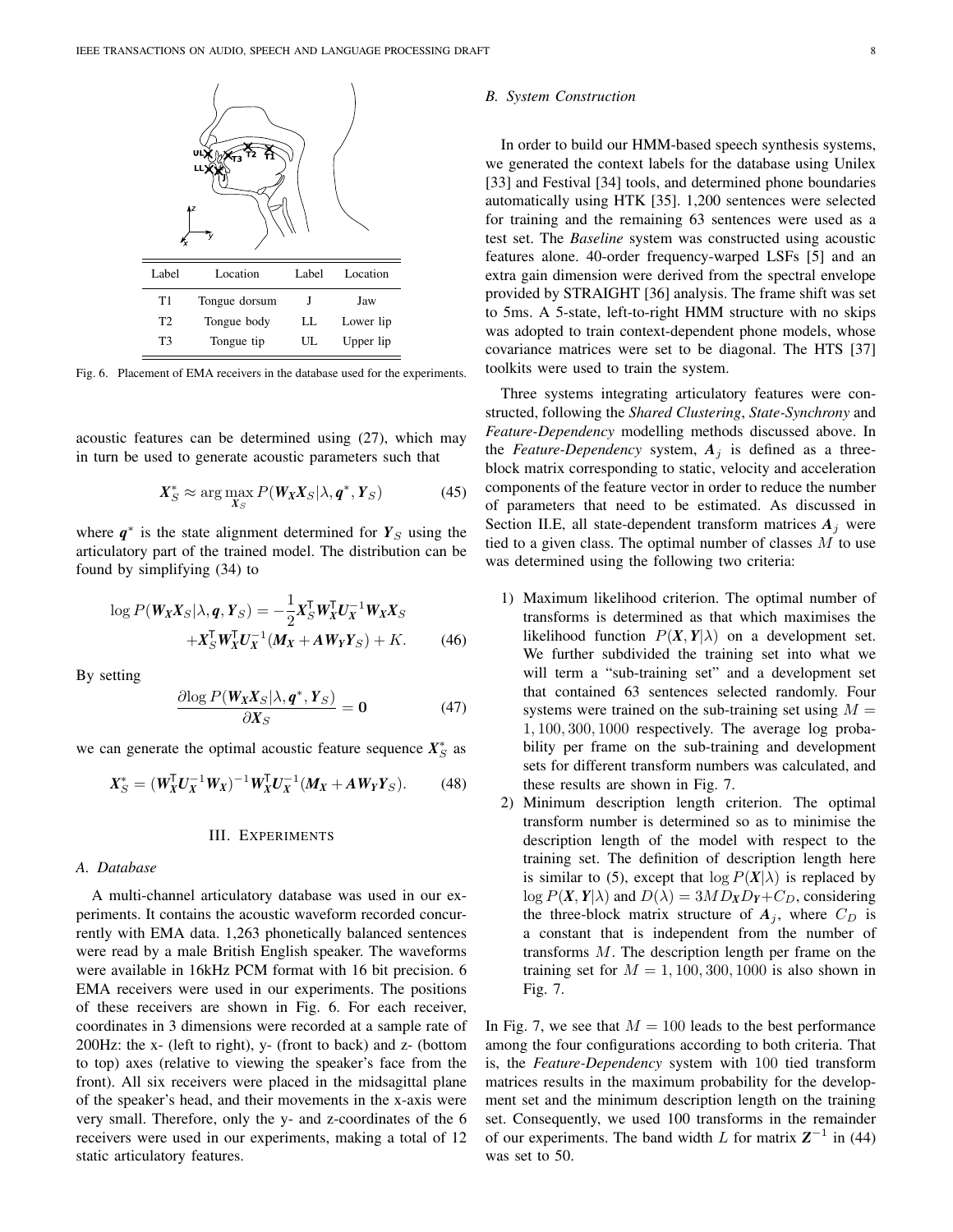

Fig. 7. Effect of varying the number of transforms in the *Feature-Dependency* system.

#### *C. Accuracy of Acoustic Parameter Prediction*

As discussed above, various metrics for computing the distance between synthesized and natural acoustic features can be used as an objective measure to evaluate the naturalness of synthetic speech. Here, we use the Root Mean Square Error (RMSE) of the generated LSF feature sequences compared with the natural ones for the sentences in the test set to measure the accuracy of acoustic parameter prediction. The calculation for two LSF sequences  $L = [l_1, l_2, ..., l_N]$  and  $\tilde{\mathbf{L}} = [\tilde{l}_1, \tilde{l}_2, ..., \tilde{l}_N]$  is defined as

$$
RMSE(\boldsymbol{L}, \tilde{\boldsymbol{L}}) = \sqrt{\frac{1}{N} \sum_{t=1}^{N} Err_{LSF}^{2}(\boldsymbol{l}_{t}, \tilde{\boldsymbol{l}}_{t})}
$$
(49)

$$
Err_{LSF}(l_t, \tilde{l}_t) = \sqrt{\sum_{d=1}^{D} w_{td}(l_{td} - \tilde{l}_{td})^2}
$$
 (50)

$$
\boldsymbol{l}_t = [l_{t1}, l_{t2}, ..., l_{tD}]^\mathsf{T}, \tilde{\boldsymbol{l}}_t = [\tilde{l}_{t1}, \tilde{l}_{t2}, ..., \tilde{l}_{tD}]^\mathsf{T} \tag{51}
$$

$$
w_{td} = \begin{cases} 1/(l_{t2} - l_{t1}) & d = 1, \\ 1/\min(l_{td+1} - l_{td}, l_{td} - l_{td-1}) & d = 2...D - 1, \\ 1/(l_{tD} - l_{tD-1}) & d = D. \end{cases}
$$
(52)

where  $N$  is the sequence length,  $D$  is the dimensionality of the LSF vector for each time frame, and the function  $Err_{LSF}(\cdot)$  defines the distance between two LSF vectors. Similar to the definition of quantisation error in some speech coding algorithms [38], a Euclidean distance with perceptual weighting is used to emphasise the difference in frequency bands where two LSFs of adjacent order are close to each other, which corresponds to a peak in the spectral envelope. Finally, to simplify the calculation of RMSE in the following experiments, the LSFs were generated using state durations derived from state alignment performed on the natural speech.

Fig. 8 shows the objective evaluation results of predicted LSFs for the *Baseline*, *Shared Clustering* and *State-Synchrony* systems. A  $t$ -test informs us that the differences between each two of these three systems are significant ( $p < 0.05$ ). From



Fig. 8. Objective evaluation of LSF RMSE on *Baseline* ("BL"), *Shared Clustering* ("SC") and *State-Synchrony* ("SS") systems. The definition of each system can be found in Table I. " \* " indicates the difference between two systems is significant.

TABLE II LSF DECISION TREE SIZE OF DIFFERENT SYSTEMS.

| System                   | Leaf Node Number |  |
|--------------------------|------------------|--|
| <b>Baseline</b>          | 2222             |  |
| <b>Shared Clustering</b> | 3481             |  |
| State-Synchrony          | 3572             |  |

this figure, we see that shared clustering improves the accuracy of LSF prediction. Table II lists the number of leaf nodes in the LSF decision tree in the three systems. We find that after integrating EMA features, shared model clustering generates a larger decision tree than the *Baseline* system under the same MDL criterion. This is an interesting result; as mentioned in Sect. II-C, the MDL criterion for the shared clustering has a larger dimensional penalty  $D(\lambda)$  than for the separate model clustering. A larger penalty tends to reduce the number of leaf nodes in the decision tree. However, adding articulatory features has resulted in the opposite occurring. This implies the articulatory features discriminate more, in terms of variation of pronunciation, than the acoustic features. In other words, when building the decision tree, a given linguistic context feature may serve to split a cluster of models into distinct sub-groups in terms of their articulatory parameterisation, whereas in terms of their acoustic parameterisation they might constitute only a single, homogeneous cluster. This may be explained by the nature of the EMA features, i.e. that they are more directly related to the speech production system than the corresponding acoustic features, and thus can provide supplementary information pertaining to context-dependence. Therefore, as our results show, shared clustering helps achieve a more reasonable model tying topology for the acoustic features compared with that of the *Baseline* system.

Meanwhile, comparing the *Shared Clustering* system with the *State-Synchrony* system in Fig. 8, we find that imposing the constraint of synchronous state alignment makes the prediction of LSF features worse. This is reasonable, since we expect a time delay between the movement of the articulators and the capturing of the corresponding generated speech waveform by the microphone. From this point of view, acoustic and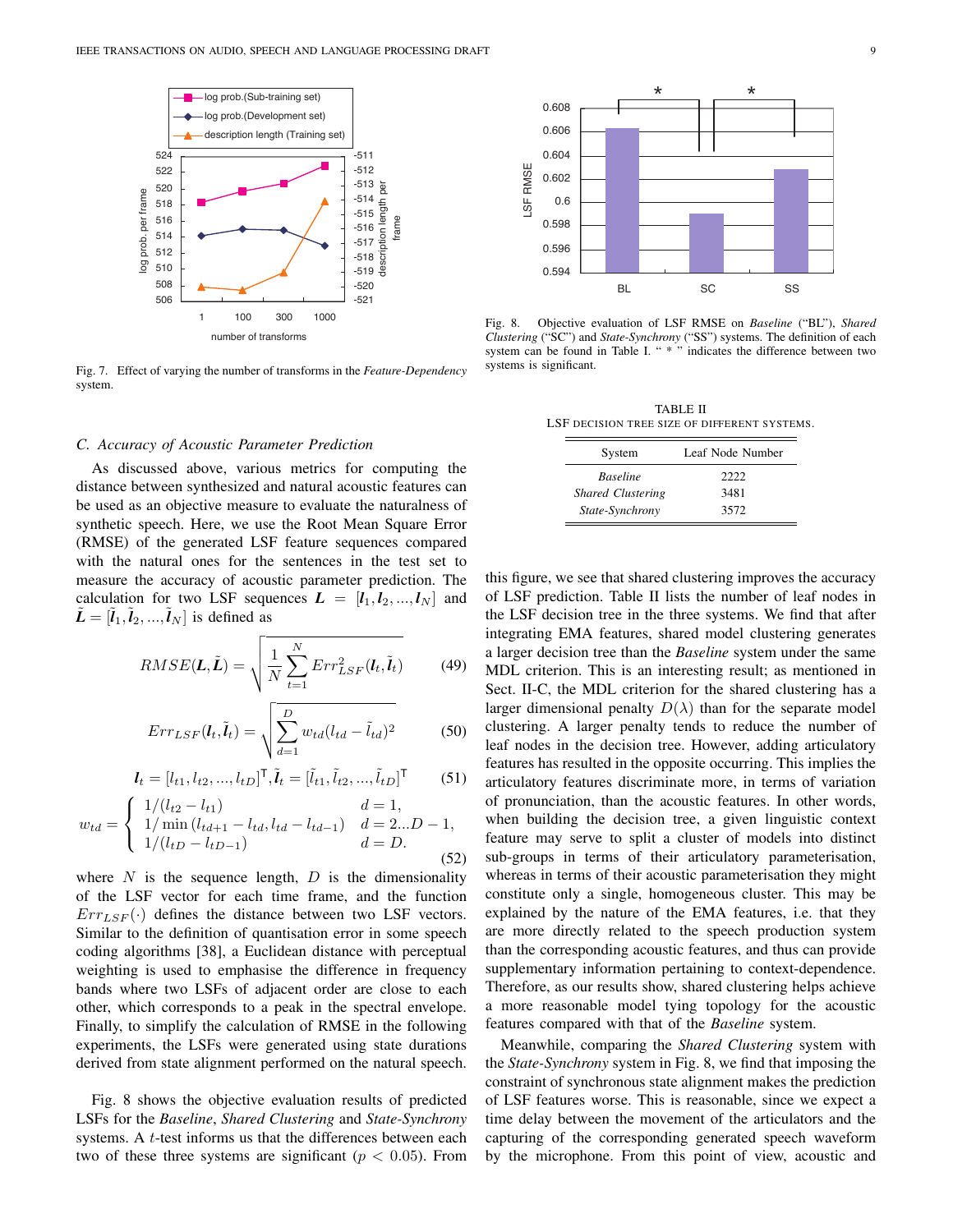

Fig. 9. Objective evaluation of LSF RMSE for *State-Synchrony* system with varying frame delay of articulatory features ("SS-1" to "SS-4"). The definition of each system can be found in Table I. " \* " indicates the difference between two systems is significant and " x " indicates the difference is insignificant.



Fig. 10. Objective evaluation of LSF RMSE for *Feature-Dependency* system without natural EMA features in LSF generation ("FD") and with natural EMA features in LSF generation ("FD-N"). The definition of each system can be found in Table I. " \* " indicates the difference between two systems is significant and " x " indicates the difference is insignificant.

articulatory features are asynchronous. An experiment was carried out to explore whether or not this asynchrony could be alleviated by a constant frame delay of EMA features in the *State-Synchrony* system. Fig. 9 shows the RMSE of predicted LSFs with a time delay of EMA features from between 1 to 4 frames. As this figure shows, the optimal delay of EMA features is between 2 and 3 frames, which is consistent with the findings of previous related research [39], [40]. The best result of a *State-Synchrony* system with a constant EMA feature delay still cannot outperform the *Shared Clustering* system. This means the asynchrony between LSF and EMA features may not be entirely constant, but context-dependent. However, a t-test indicates that the difference between the *Shared Clustering* system and the *State-Synchrony* system with 2 frames delay is not significant ( $p = 0.36 > 0.05$ ). Therefore, the *State-Synchrony* system with 2-frame delay is used as the initial model in the *Feature-Dependency* system.

Fig. 10 shows the evaluation results for the *Feature-Dependency* system. Two methods for acoustic parameter

generation are tested. In this figure, we see that the accuracy of LSF prediction can be improved significantly by dependent-feature modelling when natural EMA features are provided ( $p = 0.00 < 0.05$  between "SS-2" and "FD-N"). Unfortunately, dependent-feature modelling cannot improve the accuracy of LSF prediction if the natural EMA features are not given ( $p = 0.92 > 0.05$  between "SS-2" and "FD"). This indicates the generated EMA features are not precise enough, compared with the natural ones. Thus, we make two observations on the basis of our results. On one hand, dependent-feature modelling can describe the relationship between acoustic and articulatory features more reasonably and accurately. If one of them is given, we can generate the other feature more accurately. On the other hand, however, such a method does not help to predict both sets of features simultaneously.

#### *D. Subjective Evaluation on Naturalness of Synthetic Speech*

We conducted three groups of forced-choice listening tests to compare performance in terms of naturalness between a) the *Baseline* and *Shared-Clustering* systems ("BL" vs. "SC") b) the *Baseline* and *Feature-Dependent* systems ("BL" vs. "FD") and c) the *Feature-Dependent* systems with and without natural EMA features during LSF generation ("FD" vs. "FD-N").

Twenty sentences were selected from the test set and synthesized by both systems in each test group. Each of these pairs of synthetic sentences were evaluated by 40 listeners. Each pair of utterances was presented in both orders, making a total of 40 paired stimuli, and the overall order in which these pairs were presented to the subjects was randomised. The listeners were asked to identify which sentence in each pair sounded more natural. We then calculated the preference score of each listener for the two systems in each group. Figs. 11-13 show the average preference scores of all listeners with a 95% confidence interval for the three groups of tests.

In Fig. 11, we see a significant improvement when a shared decision tree is employed for model clustering after integrating articulatory features. This is consistent with the objective evaluation results for "BL" and "SC" in Fig. 8. Meanwhile, Fig. 12 shows that there is no significant difference in subjective preference between the *Baseline* system the *Feature-Dependency* system without natural EMA features in LSF generation. This means the "FD" system does not improve the naturalness of synthetic speech to the same extent as the "SC" system. Importantly, though, we equally find that synthetic speech quality is not degraded by the introduction of dependency of acoustic features on the articulatory features. In Figs. 9 and 10, we see that the "FD" system cannot outperform the "SC" system in objective evaluation, and so the objective and subjective evaluation results are again consistent.

One inconsistency between the objective and subjective evaluation results is that the improvement of the "FD" system over the "BL" system is significant in terms of LSF RMSE but insignificant in the listening test. Note in Fig. 13, however, that once the natural EMA features are provided, the subjective evaluation results show the performance of the *Feature-Dependency* system can be improved significantly.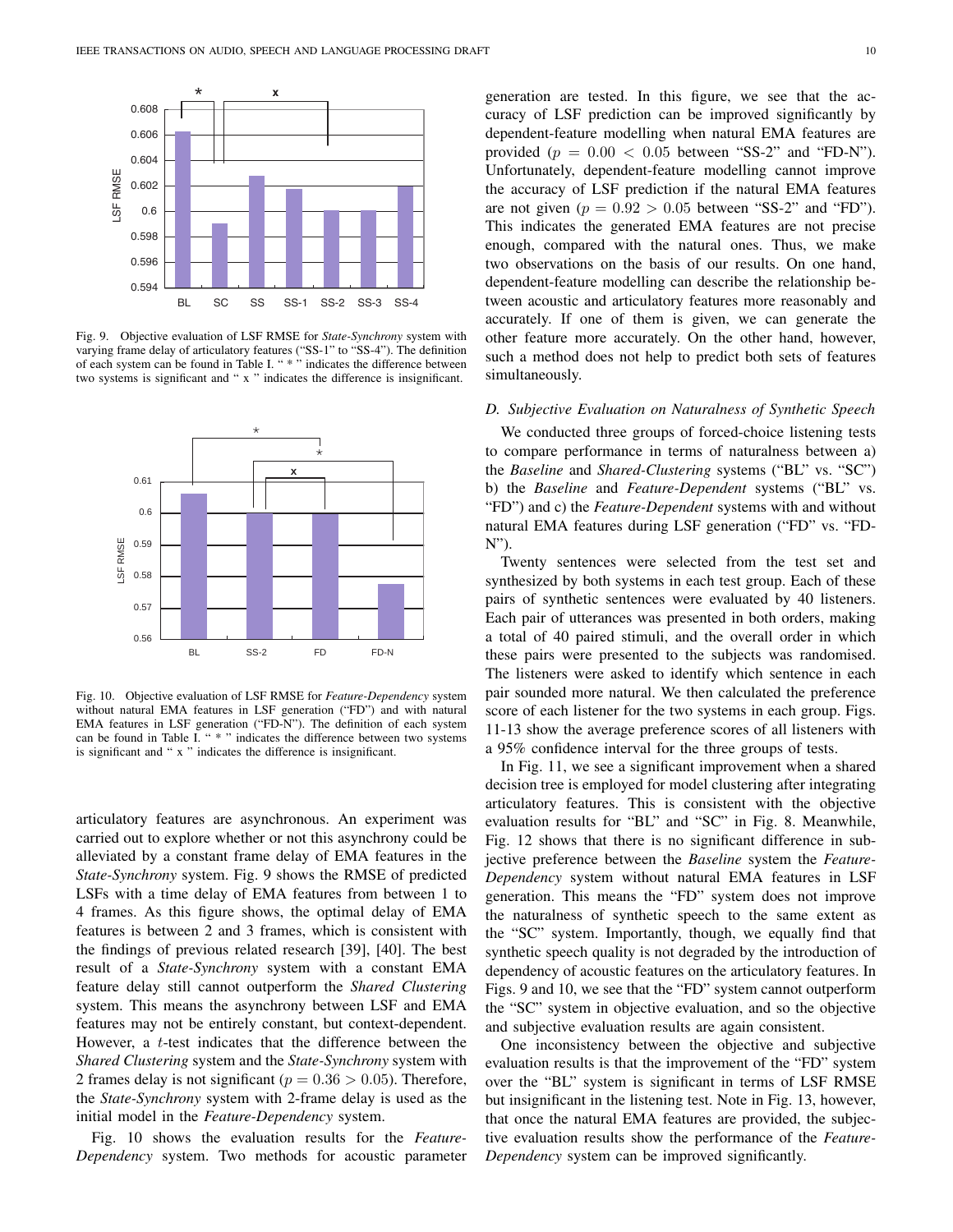

Fig. 11. Listener preference scores in forced choice between *Baseline* ("BL") and *Shared Clustering* ("SC") systems.



Fig. 12. Listener preference scores in forced choice between *Baseline* system ("BL") and *Feature-Dependency* system without natural EMA features in LSF generation ("FD")



Fig. 13. Listener preference scores in forced choice between *Feature-Dependency* system without natural EMA features in LSF generation ("FD") and with natural EMA features in LSF generation ("FD-N").

#### *E. Articulatorily Controllable Acoustic Parameter Generation*

In the *Feature-Dependency* system, the generation of acoustic features is determined not only by the acoustic models corresponding to the contextual information, but also by the concurrent articulatory features. This provides the possibility to control the generation of acoustic features by manipulating the articulatory features. Fig. 14 shows an example which demonstrates how articulatory features can affect the generation of acoustic features in addition to the effect of linguistic context information alone. This example shows the word "*dour*", which appears in the test set. This word is transcribed in the lexicon as  $/d \, u$ :  $\text{r}/2$ . However, during recording the speaker pronounced the word as  $/d$  au  $\theta$ , resulting in a labelling mismatch. We can clearly see the effect exerted by the articulatory features by comparing the spectrograms of two variants of the *Feature-Dependency* system in Fig. 14. In one case, we have synthesized the word "dour" using our standard *Feature-Dependency* system ("FD"), whereas in the other case, we have applied the natural EMA features during





Fig. 14. The spectrograms for word "*dour*" from natural recording ("NAT") and speech synthesized by *Baseline* ("BL") and *Feature-Dependency* systems with and without natural EMA features during LSF generation ("FD-N" and "FD" respectively).

parameter generation ("FD-N"). Notice that the spectrogram for the "FD" system is very similar to that produced by the *Baseline* system ("BL"). Subjectively, the pronunciation for both these is the same as the lexicon entry: /d u: r/. However, the spectrogram for the "FD-N" system is far more similar to that of the natural recording ("NAT"), and the pronunciation for both of these is perceived as  $/d$  au  $\mathcal{A}$ . Since exactly the same context information and models are used for variants "FD" and "FD-N", it is clearly the use of the different EMA features in (42) and (48) that results in the differences we observe and hear. This effect is directly relevant to some of the potential applications we outlined in Section where natural articulatory features would be available at synthesis time, such as when using speech synthesis to assist speech communication in noisy or silent environments. More generally, however, this example demonstrates that the synthesized acoustic signal can be strongly affected by changing the underlying articulatory features. Consequently, we can achieve articulatory control over the synthesizer by modifying the generated articulatory features during acoustic parameter generation. Specifically, we can rewrite (42) as

$$
X_{S}^{*} = (W_{X}^{T}U_{X}^{-1}W_{X})^{-1}W_{X}^{T}U_{X}^{-1}(M_{X} + AW_{Y} \cdot f(Y_{S}^{*})) \quad (53)
$$

where  $f(\cdot)$  is a modification function for the articulatory features  $Y_{S}^{*}$ . Because articulatory parameters have a more straightforward, physiological meaning, it is much easier to control them than to directly control acoustic features in order to achieve desired modifications. Consequently, this makes the speech synthesis system more flexible. We should stress that in (53) the articulatory features  $Y_S^*$  are also generated. This means no input of natural articulatory features is required to carry out this modification, and so the modification can be performed for arbitrary novel synthetic utterances. In the following experiments, we will examine the effectiveness of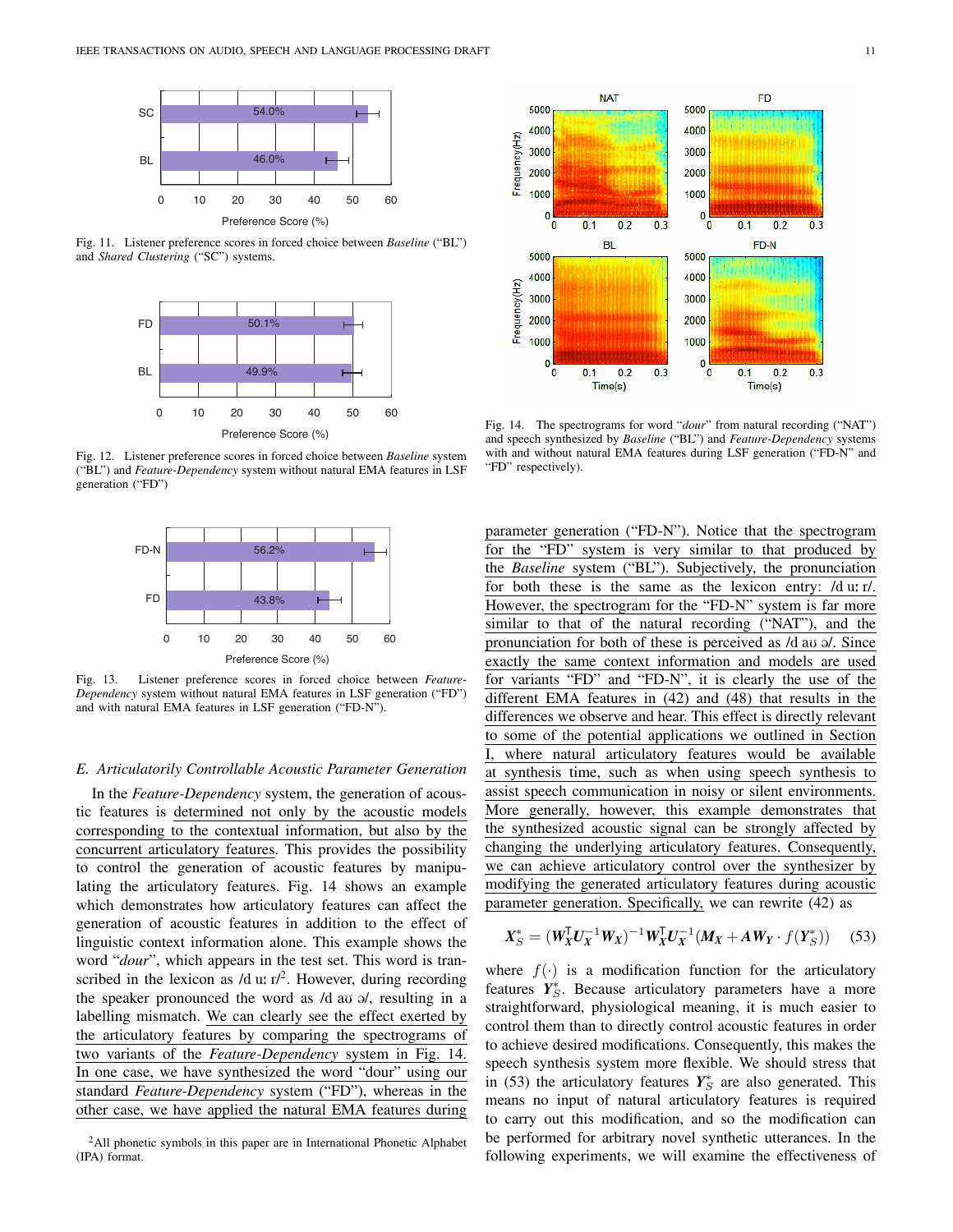

Fig. 15. The spectrograms for synthesized word "*yard*" using *Feature-Dependency* system without modification (left) and with a 1.5 scaling factor for the z-coordinates of all EMA receivers (right).

this method in changing the overall character of synthesized speech and controlling the quality of a specific vowel.

Fig. 15 shows an example of globally modifying speech characteristics, where we increase the z-coordinates of EMA receivers to simulate a speaking style with a larger mouth opening and more effort. After modification, the formants become more pronounced and more easily distinguishable. We expect this modification could make the synthetic speech less muffled and more intelligible, especially in noisy conditions. A type-in listening test was carried out to investigate this. 100 Semantically Unpredictable Sentences (SUS) were synthesized using the *Feature-Dependency* systems without modification and with a 1.2 scaling factor for the z-coordinates of all EMA receivers. To this, we then added babble noise, prerecorded in a dining hall, at 5dB SNR (Speech-to-Noise Ratio). 25 native English listeners participated in the test. Each listener was presented with 12 sentences selected randomly and was asked to write down the words they heard. Finally, we calculated Word Error Rate (WER) on all listeners for each system. The results show that the WER drops from 52% to 45% after this modification.

We carried out a further experiment in order to demonstrate the feasibility of controlling vowel quality by manipulating articulatory features in accordance with some phonetic motivation. We chose three front vowels /I/, /E/ and /æ/ in English for this experiment, as shown in Fig.  $16<sup>3</sup>$ . The most significant difference in pronunciation between these three vowels is in tongue height.  $/I$  has the highest position,  $\ell$  has the middle one and /æ/ has the lowest position. In this experiment,  $f(\cdot)$ is defined so as to modify the z-coordinates of EMA receivers T1, T2 and T3. Specifically, a positive (shift) modification means to raise the tongue and a negative value equates to lowering the tongue. Here, we neglect the naturally occurring differences of jaw position among these three vowels because a speaker can equally and easily pronounce them with a fixed jaw position. Five monosyllabic words ("*bet*", "*hem*", "*led*", "*peck*", and "*set*") with vowel /E/ were selected and embedded into the carrier sentence "Now we'll say ... again". In order to evaluate the effect of varying the extent of parameter tying for the transform matrix  $A_i$ , three *Feature-Dependency* 

<sup>3</sup>The vowel chart of IPA is cited from "IPA Homepage" (http://www.arts.gla.ac.uk/IPA/index.html).





Fig. 16. IPA vowel chart. The arrows show the direction of vowel quality modification in our experiment.

systems were built and tested. The first of these used a single global tied transform, the second used 100 transform classes, and the third used 3548 tied transform classes. We use the abbreviations"FD-1", "FD-100" and "FD-3548" to represent these three systems respectively. The "FD-100" system was the same "FD" system used in previous experiments. For the "FD-3548" system, the number of transform matrices was set to the number of leaf nodes in the shared decision tree for the state pdf of acoustic and articulatory features. The modification distance was varied from -1.5cm to 1.5cm in 0.5cm increments. Therefore, altogether we synthesized 35 samples using (53) for each system.<sup>4</sup>

When synthesising using the "FD-3548" system, we found that the filters specified by the generated LSF parameters tended to be unstable, even after only a small modification of 0.5cm for example. As a result, the quality of synthetic speech tended to be seriously degraded. This can be attributed to over-fitting in the models trained when a large number of transform matrices is used. Consequently, only the "FD-1" and "FD-100" systems were evaluated in the listening test, which we describe next.

Twenty listeners were asked to listen to the synthesized samples from each system and write down the key word in the carrier sentence they heard. Then, for each modification distance we calculated the percentages for how these three vowels were perceived.

The listening test results for the "FD-100" system in Fig. 17 clearly show the transition of vowel perception from  $\frac{\ell}{\ell}$ to /I/ where we simulate raising the tongue by increasing the z-coordinates of EMA receivers T1, T2 and T3 in the modification function  $f(\cdot)$ . Conversely, we see a clear shift in vowel perception from  $\frac{\ell}{\ell}$  to  $\frac{\ell}{\ell}$  when simulating lowering the tongue. Meanwhile, the articulatory controllability of the "FD-1" system, shown in Fig. 18, is far more limited. There is no clear transition between vowels even after a modification of 1.5cm. This experiment demonstrates that by using regression

<sup>4</sup>The speech samples used in this experiment can be found at http://www.cstr.ed.ac.uk/research/projects/artsyn/art\_hmm/.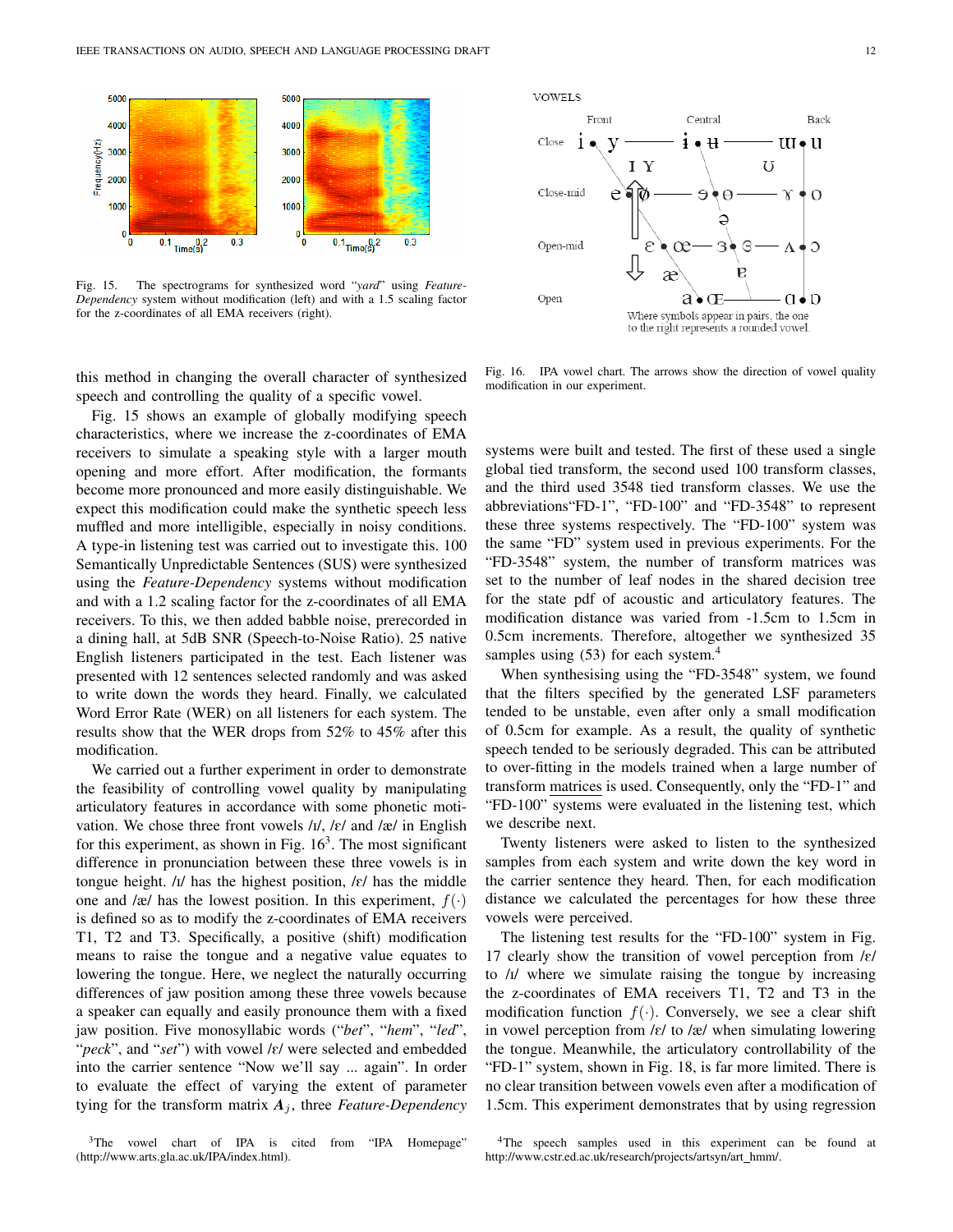

Fig. 17. Vowel quality perception after modifying the tongue height of EMA features when synthesising vowel /E/ using the *Feature-Dependency* system with 100 tied transform classes.



Fig. 18. Vowel quality perception after modifying the tongue height of EMA features when synthesising vowel /E/ using the *Feature-Dependency* system with a single global transform.

classes and selecting a suitable class number to model the articulatory-acoustic relationship throughout different linguistic contexts, we can achieve a balance between avoiding overfitting to the training data and gaining effective articulatory control over the generated acoustic features.

Fig. 19 shows spectrograms for the synthesized variants of the word "*set*" which were generated by the "FD-100" system and used in the subjective evaluation. Spectrograms of the synthesized words "*sit*" and "*sat*" are also presented for comparison. Comparing these spectrograms, we notice that increasing the EMA features corresponding to the height of the tongue decreases the first formant and increases the second formant of the  $\frac{\ell}{\ell}$  vowel, thus making it similar to  $\frac{\ell}{\ell}$ . Conversely, lowering the tongue increases the first formant and decreases the second formant of the  $\ell$  vowel, which makes it similar to /æ/. This potential for modification can be employed to synthesize speech with different accents by using one unified model and specific phonetic rules which prescribe articulator movements. It is worth stressing again that this ability does not require any speech data for the target variation, in contrast to model adaptation and interpolation



Fig. 19. The spectrograms of synthesized speech using the *Feature-Dependency* system with 100 transform classes (Top: word "*set*"; Middle left: word "*set*", with the z-coordinates of T1, T2 and T3 increased by 1cm; Middle right: word "*set*", with the z-coordinates of T1, T2 and T3 decreased by 1cm; Bottom left: word "*sit*"; Bottom right: word "*sat*").

techniques.

#### IV. CONCLUSION

We have proposed a method for integrating articulatory features into an HMM-based parametric speech synthesis system. Three factors that influence the model structure have been explored in this paper: model clustering, synchronous-state modelling and dependent-feature modelling. Our evaluation results have shown that the accuracy of acoustic parameter prediction, and the naturalness of synthesized speech which is correlated with this, can be improved significantly by modelling acoustic and articulatory features together in a shared-clustering and asynchronous-state system. Although dependent-feature modelling does not improve the accuracy of acoustic parameter generation unless the natural articulatory features are used, it in no way degrades speech quality in the absence of natural EMA features either. Moreover, we have clearly demonstrated that the parameter generation process becomes more flexible through the introduction of articulatory control. This offers the potential to manipulate both the global characteristics of the synthetic speech as well as the quality of specific phones, such as vowels. Importantly, this requires no additional natural articulatory data, and thus the technique can be employed to synthesize arbitrary novel utterances.

Finally, the experiments reported in this paper have shown that the naturalness of the *Shared Clustering* system is better than that of the *Feature-Dependency* system, but that the *Feature-Dependency* system can provide better flexibility for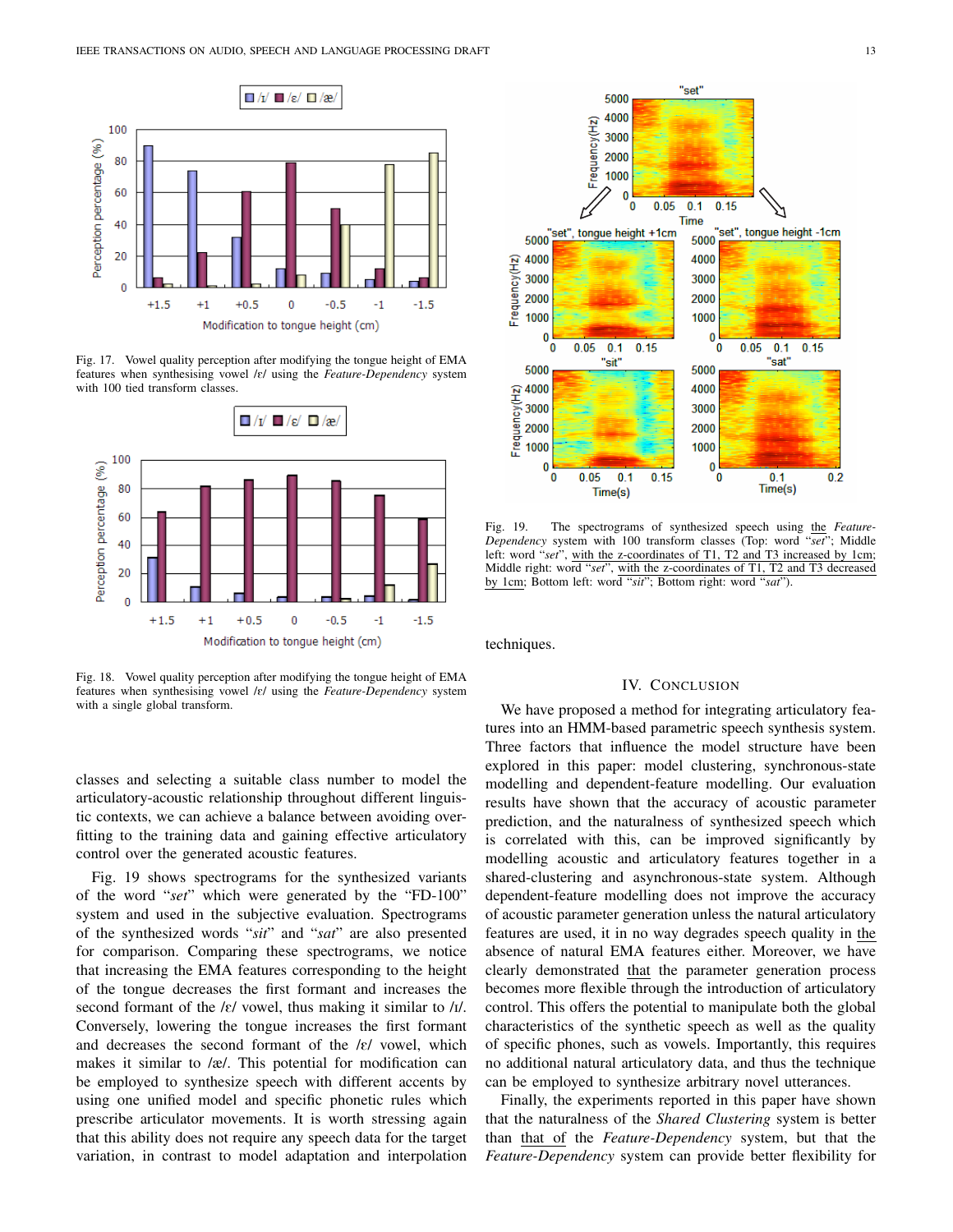acoustic parameter generation. It is conceivable that a system using shared clustering, an asynchronous state sequence and a dependent-feature model structure (as shown in Fig. 4.(b)), may combine all advantages. Our future work will include the implementation and evaluation of such a model structure.

#### ACKNOWLEDGEMENT

The authors would like to thank Prof. Phil Hoole of Ludwig-Maximilian University, Munich for his great effort in helping record the EMA data and Oliver Watts of CSTR, University of Edinburgh for proofreading the manuscript and making numerous helpful suggestions. The authors are also grateful to the associate editor and the anonymous reviewers for their insightful and helpful comments.

#### **REFERENCES**

- [1] T. Yoshimura, K. Tokuda, T. Masuko, T. Kobayashi, and T. Kitamura, "Simultaneous modeling of spectrum, pitch and duration in HMM-based speech synthesis," in *Eurospeech*, 1999, pp. 2347–2350.
- [2] K. Tokuda, T. Yoshimura, T. Masuko, T. Kobayashi, and T. Kitamura, "Speech parameter generation algorithms for HMM-based speech synthesis," in *ICASSP*, vol. 3, 2000, pp. 1315–1318.
- [3] K. Tokuda, H. Zen, and A. W. Black, "HMM-based approach to multilingual speech synthesis," in *Text to speech synthesis: New paradigms and advances*, S. Narayanan and A. Alwan, Eds. Prentice Hall, 2004.
- [4] H. Zen, T. Toda, M. Nakamura, and K. Tokuda, "Details of Nitech HMM-based speech synthesis system for the Blizzard Challenge 2005," *IEICE Trans. Inf. & Syst.*, vol. E90-D, no. 1, pp. 325–333, 2007.
- [5] Z. Ling, Y. Wu, Y. Wang, L. Qin, and R. Wang, "USTC system for Blizzard Challenge 2006: an improved HMM-based speech synthesis method," in *Blizzard Challenge Workshop*, 2006.
- [6] J. Yamagishi and T. Kobayashi, "Average-voice-based speech synthesis using HSMM-based speaker adaptation and adaptive training," *IEICE Trans. on Inf. & Syst.*, vol. E90-D, no. 2, pp. 533–543, 2007.
- [7] K. Shichiri, A. Sawabe, K. Tokuda, T. Masuko, T. Kobayashi, and T. Kitamura, "Eigenvoices for HMM-based speech synthesis," in *ICSLP*, 2002, pp. 1269–1272.
- [8] J. Yamagishi, K. Onishi, T. Masuko, and T. Kobayashi, "Acoustic modeling of speaking styles and emotional expressions in HMM-based speech synthesis," *IEICE Trans. Inf. & Syst.*, vol. E88-D, no. 3, pp. 503–509, 2005.
- [9] M. Tachibana, J. Yamagishi, T. Masuko, and T. Kobayashi, "Speech synthesis with various emotional expressions and speaking styles by style interpolation and morphing," *IEICE Trans. Inf. & Syst.*, vol. E88- D, no. 11, pp. 2484–2491, 2005.
- [10] T. Nose, J. Yamagishi, and T. Kobayashi, "A style control technique for HMM-based expressive speech synthesis," *IEICE Trans. Inf. & Syst.*, vol. E90-D, no. 9, pp. 1406–1413, 2007.
- [11] S. Kiritani, "X-ray microbeam method for the measurement of articulatory dynamics: Technique and results," *Speech Communication*, vol. 45, pp. 119–140, 1986.
- [12] P. W. Schönle, K. Gräbe, P. Wenig, J. Höhne, J. Schrader, and B. Conrad, "Electromagnetic articulography: Use of alternating magnetic fields for tracking movements of multiple points inside and outside the vocal tract," *Brain Lang.*, vol. 31, pp. 26–35, 1987.
- [13] T. Baer, J. C. Gore, S. Boyce, and P. W. Nye, "Application of MRI to the analysis of speech production," *Magnetic Resonance Imaging*, vol. 5, pp. 1–7, 1987.
- [14] Y. Akgul, C. Kambhamettu, and M. Stone, "Extraction and tracking of the tongue surface from ultrasound image sequences," *IEEE Comp. Vision and Pattern Recog.*, vol. 124, pp. 298–303, 1998.
- [15] Q. Summerfield, "Some preliminaries to a comprehensive account of audio visual speech perception," in *Hearing by Eye: The Psychology of Lipreading*, B. Dodd and R. Campbell, Eds. Lawrence Erlbaum Associates, 1987, pp. 3–51.
- [16] K. Markov, J. Dang, and S. Nakamura, "Integration of articulatory and spectrum features based on the hybrid HMM/BN modeling framework," *Speech Communication*, vol. 48, no. 2, pp. 161–175, 2006.
- [17] K. Kirchhoff, G. Fink, and G. Sagerer, "Conversational speech recognition using acoustic and articulatory input," in *ICASSP*, 2000, pp. 1435– 1438.
- [18] S. King, J. Frankel, K. Livescu, E. McDermott, K. Richmond, and M. Wester, "Speech production knowledge in automatic speech recognition," *J. Acoust. Soc. Am.*, vol. 121, no. 2, pp. 723–742, 2007.
- [19] S. Hiroya and M. Honda, "Estimation of articulatory movements from speech acoustics using an HMM-based speech production model," *IEEE Trans. Speech Audio Process.*, vol. 12, no. 2, pp. 175–185, 2004.
- [20] K. Nakamura, T. Toda, Y. Nankaku, and K. Tokuda, "On the use of phonetic information for mapping from articulatory movements to vocal tract spectrum," in *ICASSP*, 2006, pp. 93–96.
- [21] T. P. Barnwell III, "Correlation analysis of subjective and objective measures for speech quality," in *ICASSP*, 1980, pp. 706–709.
- [22] Y. Wu and R. Wang, "Minimum generation error training for HMMbased speech synthesis," in *ICASSP*, 2006, pp. 89–92.
- [23] K. Tokuda, T. Masuko, N. Miyazaki, and T. Kobayashi, "Hidden Markov models based on multi-space probability distribution for pitch pattern modeling," in *ICASSP*, 1999, pp. 229–232.
- [24] K. Shinoda and T. Watanabe, "MDL-based context-dependent subword modeling for speech recognition," *J. Acoust. Soc. Japan (E)*, vol. 21, no. 2, pp. 79–86, 2000.
- [25] J. Yamagishi, T. Kobayashi, Y. Nakano, K. Ogata, and J. Isogai, "Analysis of speaker adaptation algorithms for HMM-based speech synthesis and a constrained SMAPLR adaptation algorithm," *IEEE Trans. Audio Speech & Language Processing*, (in press).
- [26] J. Yamagishi, M. Tamura, T. Masuko, K. Tokuda, and T. Kobayashi, "A context clustering technique for average voice models," *IEICE Trans. Inf. & Syst.*, vol. E86-D, no. 3, pp. 534–542, 2003.
- [27] L. E. Baum, T. Petrie, G. Soules, and N. Weiss, "A maximization technique occuring in the statistical analysis of probabilistic function of Markov chains," *Ann. Math. Stat.*, vol. 41, pp. 164–171, 1970.
- [28] O. Cetin and M. Ostendorf, "Cross-stream observation dependencies for multi-stream speech recognition," in *Eurospeech*, 2003, pp. 2517–2520.
- [29] A. P. Dempster, N. M. Laird, and D. B. Rubin, "Maximum likelihood from incomplete data via the EM algorithm," *Journal of the Royal Statistical Society*, vol. 39, no. 1, pp. 1–38, 1977.
- [30] K. Richmond, "Trajectory mixture density networks with multiple mixtures for acoustic-articulatory inversion," in *NOLISP*, 2007, pp. 263– 272.
- [31] T. Toda, W. A. Black, and K. Tokuda, "Statistical mapping between articulatory movements and acoustic spectrum using a Gaussian mixture model," *Speech Communication*, vol. 50, pp. 215–227, 2008.
- [32] Y. Wu, "Research on HMM-based speech synthesis," Ph.D. dissertation, Univ. of Sci. and Tech. of China, 2006.
- [33] S. Fitt and S. Isard, "Synthesis of regional English using a keyword lexicon," in *Eurospeech*, vol. 2, 1999, pp. 823–826.
- [34] P. Taylor, A. W. Black, and R. Caley, "The architecture of the Festival speech synthesis system," in *3rd ESCA Workshop in Speech Synthesis*, 1998, pp. 147–151.
- [35] S. Young, G. Evermann, D. Kershaw, G. Moore, J. Odell, D. Ollason, D. Povey, V. Valtchev, and P. Woodland, *The HTK Book (for HTK version 3.2)*. Cambridge University Engineering Department, 2002.
- [36] H. Kawahara, I. Masuda-Katsuse, and A. de Cheveigne, "Restructuring speech representations using pitch-adaptive time-frequency smoothing and an instanta-neous-frequency-based F0 extraction: possible role of a repetitive structure in sounds," *Speech Communication*, vol. 27, pp. 187–207, 1999.
- [37] H. Zen, T. Nose, J. Yamagishi, S. Sako, T. Masuko, A. W. Black, and K. Tokuda, "The HMM-based speech synthesis system (HTS) version 2.0," in *6th ISCA Workshop on Speech Synthesis*, 2007, pp. 294–299.
- [38] *Dual rate speech coder for multimedia communications transmitting at 5.3 and 6.3 kbit/s, ITU-T Recommendation G.723.1*, 1996.
- [39] C. Qin and M. A. Carreira-Perpiñán, "A comparison of acoustic features for articulatory inversion," in *Interspeech*, 2007, pp. 2469–2472.
- [40] J. Hogden, A. Lofqvist, V. Gracco, I. Zlokarnik, P. E. Rubin, and E. Saltzman, "Accurate recovery of articulator positions from acoustics: New conclusions based on human data," *Journal of the Acoustical Society of America*, vol. 100, no. 3, pp. 1819–1834, 1996.